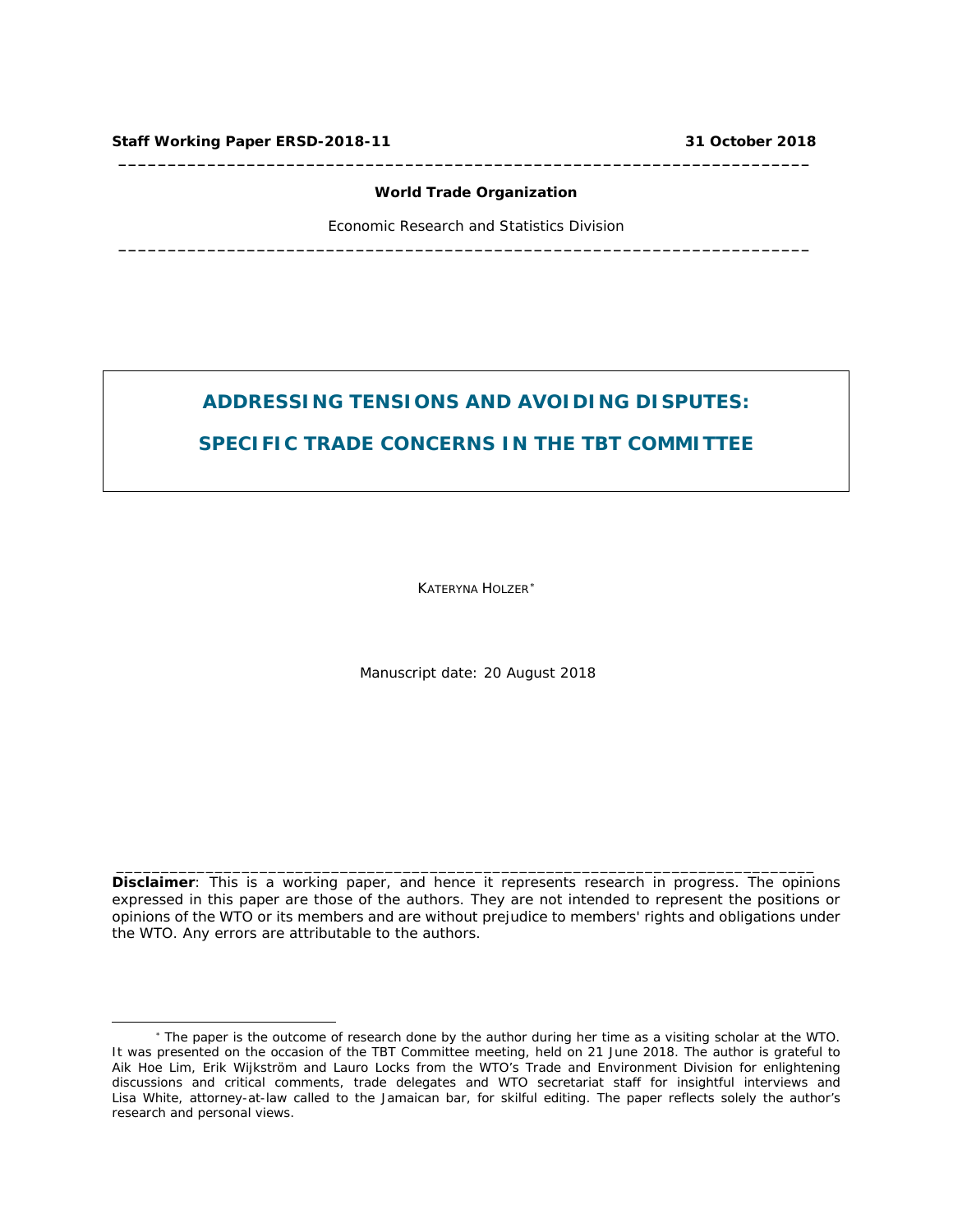# **Addressing Tensions and Avoiding Disputes: Specific Trade Concerns in the TBT Committee**

KATERYNA HOLZER[∗](#page-1-0)

#### **Abstract**

*Most specific trade concerns (STCs), which are raised before the WTO Committee on Technical Barriers to Trade (TBT Committee), disappear from the TBT Committee's meeting agendas without escalating into formal disputes. At the same time, a relatively small number of TBT-related disputes have been subject to the WTO dispute settlement procedures. By examining the practice of raising STCs and the relationship between STCs and disputes, the paper emphasises the role of STCs as a trade tension resolution mechanism. It argues that the STC mechanism is a viable alternative to the currently overburdened WTO dispute settlement system. The paper also suggests ways to strengthen the STC mechanism of the TBT Committee through dividing TBT Committee meetings into thematic sessions, adopting mediation procedures and reporting on STC resolutions. Further, it underscores the importance of increasing transparency and promoting good regulatory practice in avoiding disputes.* 

**Keywords:** specific trade concerns, technical barriers to trade, TBT Agreement, TBT Committee, trade disputes

**JEL Classifications:** F13, F53, F55, K33, L15

<span id="page-1-0"></span><sup>∗</sup> The paper is the outcome of research done by the author during her time as a visiting scholar at the WTO. It was presented on the occasion of the TBT Committee meeting, held on 21 June 2018. The author is grateful to Aik Hoe Lim, Erik Wijkström and Lauro Locks from the WTO's Trade and Environment Division for enlightening discussions and critical comments, trade delegates and WTO secretariat staff for insightful interviews and Lisa White, attorney-at-law called to the Jamaican bar, for skilful editing. The paper reflects solely the author's research and personal views.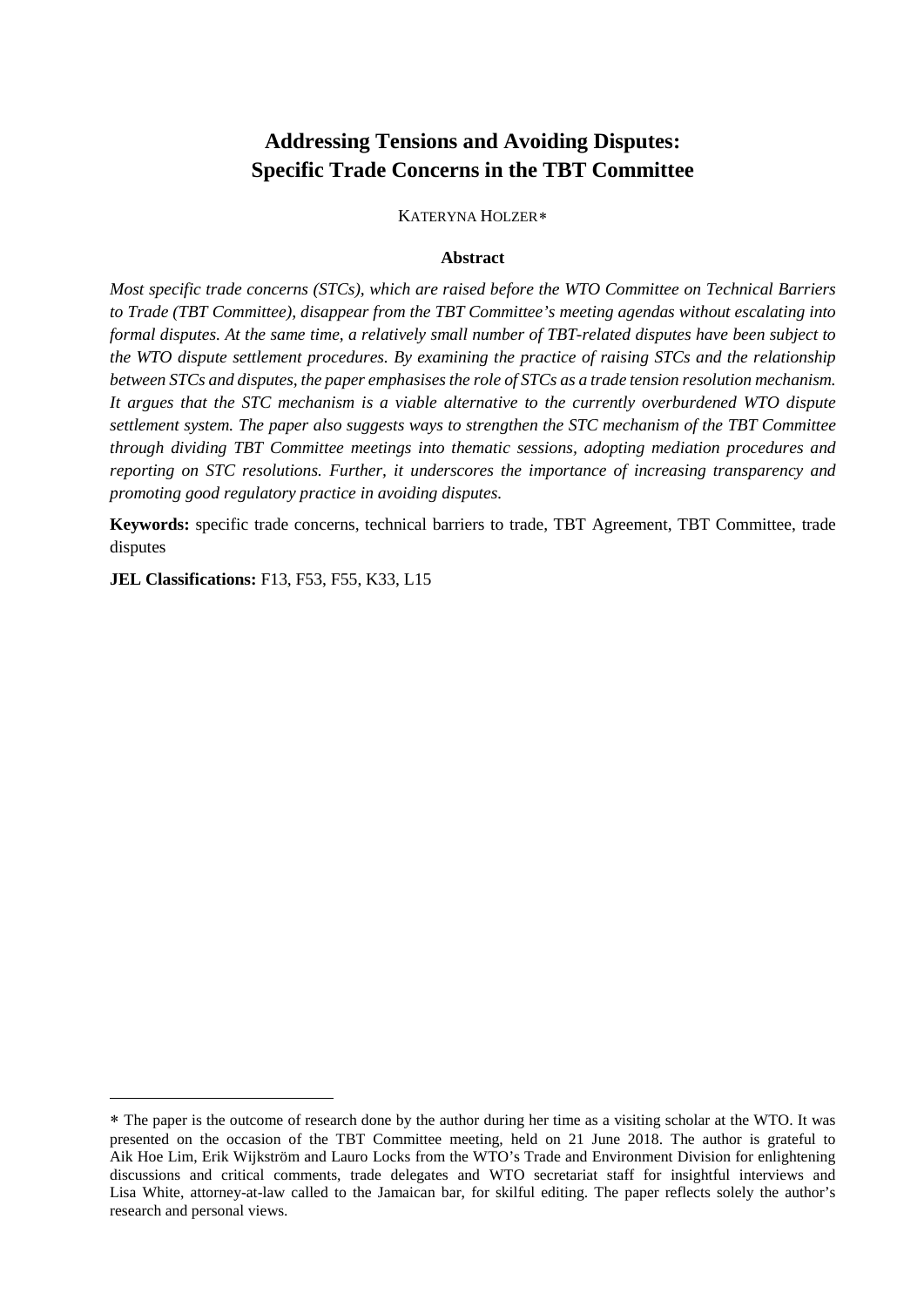#### **I. Introduction**

The WTO dispute settlement (DS) system is faced with the problem of lack of resources to handle increasingly complex disputes awaiting resolution by panels and the Appellate Body (AB). Many composed panels cannot commence proceedings due to the unavailability of staff from the WTO secretariat. The number of disputes brought to the DS system since its creation in 1995 exceeded 500 and the number of requests to convene panels reached an average of 30 per month.<sup>[1](#page-2-0)</sup> An appeal rate of two thirds of all panel reports presents a further challenge, especially in the current delay in appointing new AB members[.2](#page-2-1) Apart from the lack of resources, the nature of disputes is also problematic. Currently, a dispute involves on average 28 measures and 180 claims, and 13 issues on appeal, with  $10,000$  words per issue appealed<sup>3</sup>. Moreover, panels are overburdened with demanding information concerning the facts of the cases, including an increased number of exhibits.

At the end of 2015, the WTO secretariat started a process of consultations with delegations concerning how to improve the DS, considering the budget and personnel constraints set by WTO members (members). This was not the first attempt of the secretariat to find ways to increase the DS's efficiency. [4](#page-2-3) Within the currently resumed consultation process, increased attention is paid to the idea of a more active use of alternative dispute resolution mechanisms, such as mediation, as well as various committee practices aimed to address trade tensions through informal consultations among members.

Litigation is indeed not the only means of tackling issues arising from trade relations. A considerable part of trade governance is done through diplomatic means and transparency mechanisms, such as monitoring, surveillance and related discussions among members in various committees and other WTO bodies.<sup>[5](#page-2-4)</sup> Committee work contributes to the ease of trade tensions and prevents their escalation into trade disputes or, when tensions do escalate into disputes, it may still help litigants reach mutually agreeable solutions. Besides easing the dispute overload for the DS bodies and the secretariat, discussions among members at committee meetings might offer less costly solutions to trade conflicts.

The paper explores the practice of raising STCs in the TBT Committee. It examines in particular, how the STC practice contributes to the resolution of trade tensions, thereby serving both as an alternative mechanism of trade conflict resolution and as a preventive mechanism against the initiation of formal disputes under the Dispute Settlement Understanding (DSU). In light of the present overload of the DS, the STC practice is particularly useful to avoid disputes. It should therefore be strengthened and possibly extended to other WTO bodies.

The paper draws on interviews with trade delegates from various WTO member countries, the dispute settlement and TBT STC databases, case studies and the author's observance of the STC practice at the

<span id="page-2-0"></span><sup>&</sup>lt;sup>1</sup> Annex to the Director-General's (DG) statement on the current dispute settlement activity at the meeting of the Dispute Settlement Body of 28 October 2015 (room document).

<span id="page-2-1"></span><sup>&</sup>lt;sup>2</sup> If the process of appointing new AB members remains impeded, by September 2018 the number of judges available to hear appeal cases in the WTO will be reduced to 3 out of 7. After December 2019, the DS could be paralysed completely. See Tetyana Payosova, Garry C. Hufbauer and Jeffrey Schott, 'The Dispute Settlement Crisis in the World Trade Organization: Causes and Cures', PIIE Policy Brief, March 2018.

<span id="page-2-2"></span><sup>&</sup>lt;sup>3</sup> Annex to the DG statement, above n 1.

<span id="page-2-3"></span><sup>4</sup> Between 2010 and 2013, WTO members and experts sought solutions to the DS overload through consultations under the direction of the former Deputy WTO DG Alejandro Jara. It should be noted that these consultations are informal and separate from the ongoing DSU review process. See 'Secretariat's informal consultations concerning the panel process', https://www.wto.org/english/tratop\_e/ dispu\_e/informal\_consultations\_e.htm, accessed on 11 April 2018.

<span id="page-2-4"></span><sup>5</sup> Other forms of non-judicial governance in the WTO include efforts of working groups concerning trade negotiations and various review processes (including the trade policy review mechanism). For more on WTO non-judicial governance, see Andrew Lang and Joanne Scott, 'The Hidden World of WTO Governance', 20(3) *EJIL* (2009): 575- 614.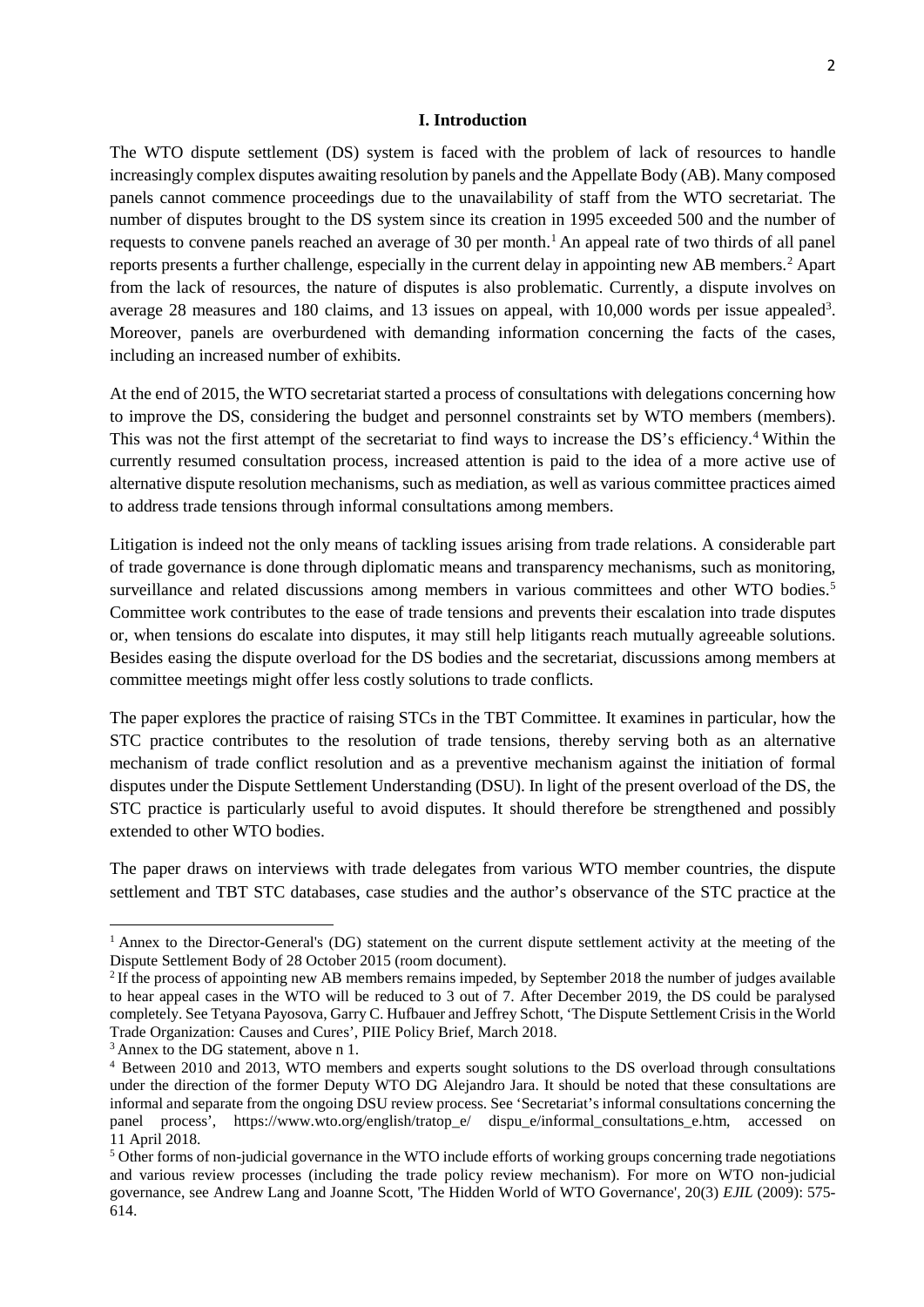TBT Committee meetings from 2017 to 2018. Apart from the TBT Committee, STCs are raised, on a regular basis, before the Committee on Sanitary and Phytosanitary Measures (SPS Committee) and also, at meetings of other WTO bodies albeit in a less formal manner. [6](#page-3-0) While not directly addressing SPS-related STCs, the paper refers to the STC practice in the SPS Committee and, based on the comparison, suggests ways in which the STC mechanism in the TBT Committee could be strengthened. The paper does not deal with discussions of specific trade measures held in other WTO bodies.

The paper begins with the description of STC practice in section II. In section III, it identifies factors that influence the settlement of STCs. Section IV examines STCs that grew into formal disputes and explores the linkages between STC practice and dispute settlement. Section V summarises the main findings and suggests ways to strengthen the STC practice as a means of resolving trade tensions.

#### **II. Practice of raising STCs in the TBT Committee**

Meetings taking place in various formats at the WTO are indispensable for the implementation of WTO agreements. At committee meetings, delegations discuss issues pertinent to the operation of a particular agreement. In some cases, delegations are also given the opportunity to settle issues arising from the use of measures hindering trade. Committee work helps resolve trade tensions by diplomatic means and achieves same in a less costly manner than the DS does through litigation.

#### **A. Procedure**

While not directly prescribed by the TBT Agreement, STC discussions emerged on the initiative of members, based on Article 13.1 TBT. This provision establishes a committee that shall meet regularly,

"for the purpose of affording Members *the opportunity of consulting* on any matters relating to the operation of this Agreement or the furtherance of its objectives, and shall carry out such responsibilities as assigned to it under this Agreement or *by the Members*" (emphasis added).

The history of STC discussions can be traced to the GATT era. Parties to the GATT Agreement on Technical Barriers to Trade of 1979 (also known as the Standards Code) raised various issues concerning the application of specific TBT measures by other parties. These discussions took place at meetings of the GATT TBT Committee. [7](#page-3-1) Subsequent to the establishment of the WTO, members continue to raise concerns over specific TBT measures of other members in what is now the WTO TBT Committee[.8](#page-3-2)

The process of submitting questions and receiving answers has evolved over the years into a formal procedure, which was officially established by a decision of the TBT Committee under the fifth triennial review pursuant to Article 15.4 TBT<sup>[9](#page-3-3)</sup>, which sought,

<span id="page-3-0"></span><sup>&</sup>lt;sup>6</sup> The Goods Council, the Committee on Import Licensing, the Committee on Agriculture, the Council for Trade-Related Aspects of Intellectual Property Rights (TRIPS Council) etc.

<span id="page-3-1"></span><sup>&</sup>lt;sup>7</sup> The earliest example of such discussions dates back to 19 June 1980, when the USA raised concerns over the UK's new health and veterinary requirements on poultry. The USA considered these requirements to be discriminatory treatment against US-produced poultry, as UK poultry plants enjoyed a 2-year transitional period while the US plants did not. The USA requested the TBT Committee to investigate the matter with the aim of obtaining from the UK an agreement to apply its poultry regulations in a non-discriminatory manner and called on other parties to take a position on this issue. See Minutes of the TBT Committee meeting held on 19 June 1980, TBT/M/3, Agenda item I. For other examples of early discussions see TBT/M/17 (19 December 1984, agenda item I), TBT/M/19 (1 August 1985, agenda item K), and TBT/M/24 (10 March 1987, agenda items J and K).

<span id="page-3-2"></span><sup>8</sup> The term 'specific trade concerns' was officially first used in 2004: see Minutes of the TBT Committee meeting of 23 March 2004, G/TBT/M/32, with 'Specific Trade Concerns' as a separate sub-item under an agenda item 'Implementation and Administration of the Agreement'.

<span id="page-3-3"></span><sup>9</sup> G/TBT/26, 13 November 2009.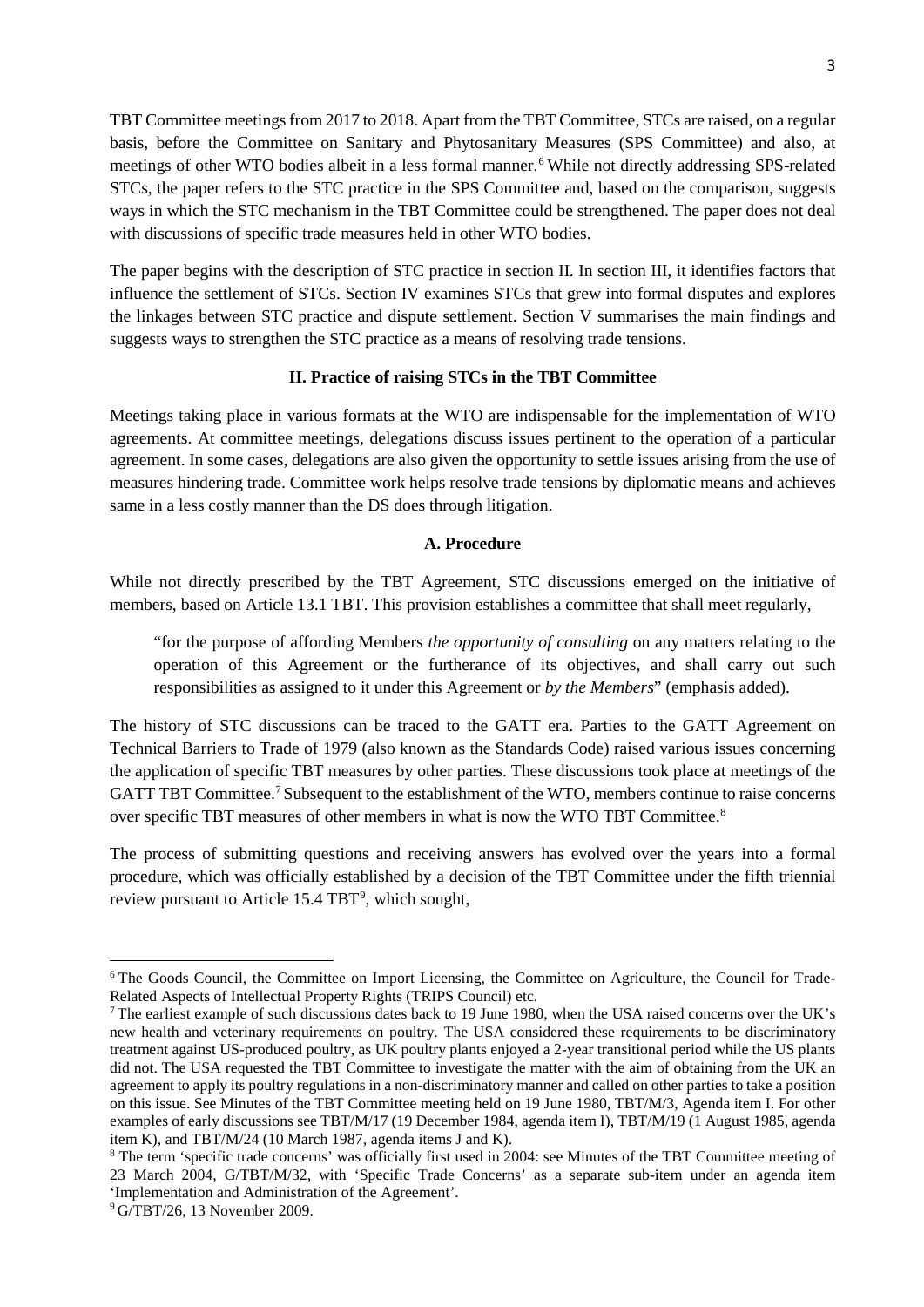"to streamline the organization of the Committee's discussion in order to allow for:

- (a) Adequate preparation of the discussion of concerns and improved follow-up on those discussions, including through domestic consultation processes and mechanisms as well as consultations between Members, and
- (b) More efficiency both when supporting the arguments of other Members on the same concern, as well as when reiterating concerns raised and recorded in the minutes of prior TBT Committee meetings".

Pursuant to the procedure, a member wishing to raise an STC (concerned member), must directly inform both the committee secretariat and the member, whose technical regulation is the subject of concern (the subject member), of its intention to do so, no later than two weeks before the next TBT Committee meeting. The STCs should then be listed in the draft agenda for the upcoming meeting, where new STCs are distinguished from those, which were previously raised. The secretariat must send the draft agenda to members at least ten days before the meeting.<sup>[10](#page-4-0)</sup> In the interim, the concerned member can enter into informal bilateral discussions with the subject member. These informal bilateral discussions usually occur on the eve of the TBT Committee meeting and can ease the tension straightaway, by resolving the issue without transforming it into a formal STC raised at the TBT Committee meeting. If the issue is settled through informal discussions, before the meeting starts, the concerned member will request, at short notice that the committee secretariat withdraws the issue from the list of STCs.

The committee meetings are quite formal. The procedure consists of delegates representing the concerned member reading their prepared statements containing the STC claims, on the one hand, and delegates representing the subject member reading their prepared texts responding to the STC claims, on the other. An STC raised by a concerned member may be supported by other members, which share similar market access concerns associated with the measure. If an STC is raised by a group of members, the pressure on the subject member increases, which also increases the chances for accommodation of the STC.

The nature of STC claims varies considerably (Figure 1). In some cases, the concerned members simply seek further information and clarification of draft measures or require their notification. In other cases, the claims might be about violations of the rules of the TBT Agreement, including the inconsistency of measures with existing international standards; the absence of scientific justification; the discriminatory character of the measure; or an unnecessary level of trade-restrictiveness.

<span id="page-4-0"></span><sup>&</sup>lt;sup>10</sup> It should be noted that the procedure still allows concerned members to bring STCs to the TBT Committee's discussion after the two-week deadline has passed, provided the concerned members informed the subject member(s) of this intention. Such 'short-notice' STCs are discussed at the end of TBT Committee meetings.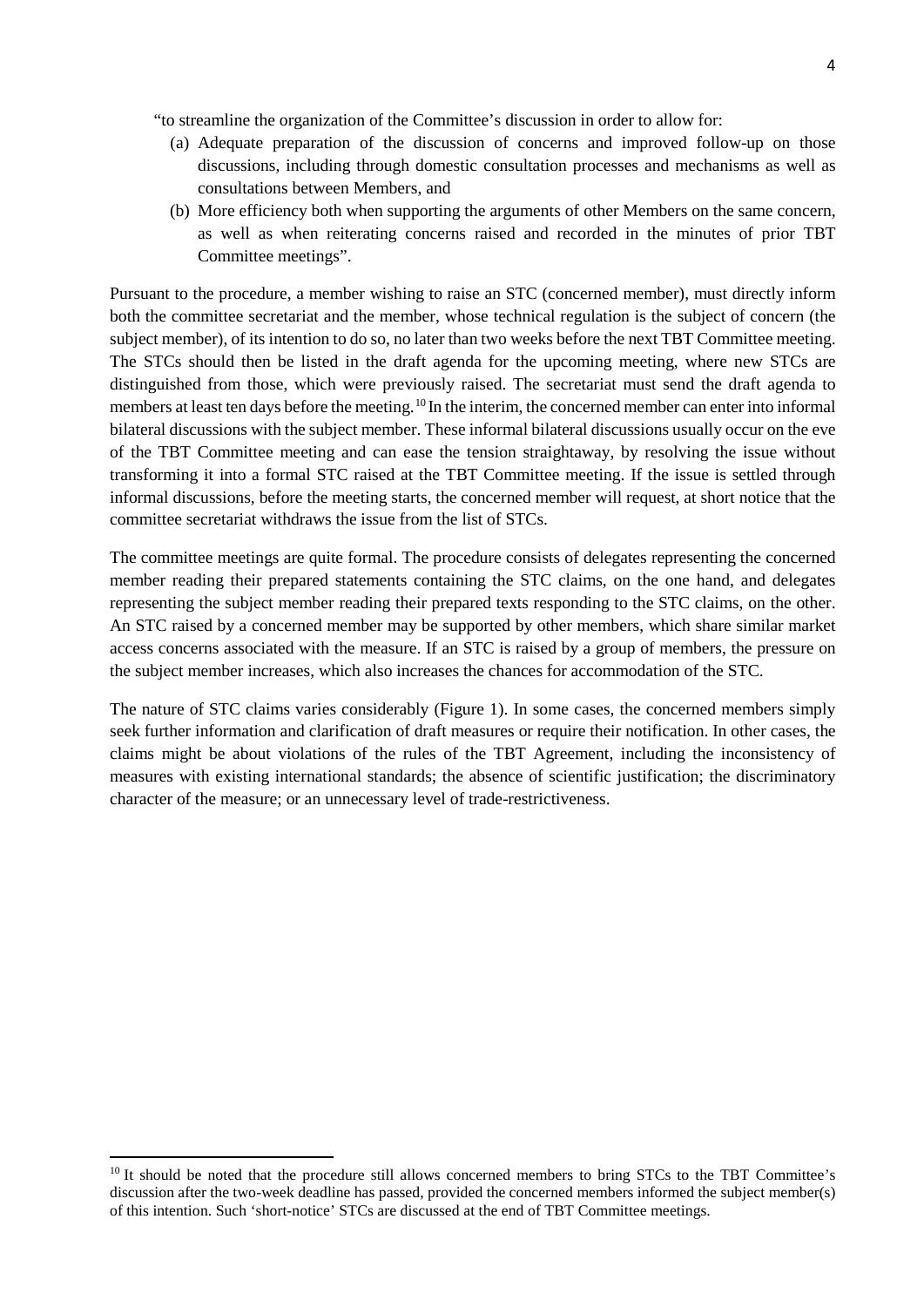

l



*Source: TBT Committee, Twenty-third Annual Review of the TBT Agreement, G/TBT/40, 12 March 2018.*

The ability to raise STCs is heavily dependent on members fulfilling their transparency commitments to the TBT Committee under the TBT Agreement. Subject to certain conditions, members must notify the initiation of, or changes to, their domestic TBT measures, i.e. technical regulations, and conformity assessment procedures.<sup>[11](#page-5-0)</sup> This obligation to notify enables other members to comment on draft TBT measures to seek clarifications and/or amendments. Consequently, members may discuss other members' measures by raising STCs at committee meetings.

Prior to raising the STC, the concerned member often forwards comments on notifications to the subject member's TBT enquiry point responsible for preparing the regulation.<sup>[12](#page-5-1)</sup> The concerned member may also request clarification regarding the proposed regulation. Claims are therefore usually made with respect to draft measures, i.e. at the stage of their preparation, and STCs can be viewed, in such cases, as 'reverse' notifications. Concerned members can attempt to delay the entry into force of a measure, demanding that its trading partner provides more time for its producers to adjust to the prospective requirements in the export market. Moreover, concerned members may influence the final design of their trading partners' TBT measure or the details of its implementation.<sup>[13](#page-5-2)</sup>

Concerned members may also raise STCs regarding unnotified measures, where a measure is not subject to notification because it is based on an international standard, or where a member fails to observe its

<span id="page-5-0"></span><sup>&</sup>lt;sup>11</sup> This obligation covers proposed technical regulations and conformity assessment procedures that are not in accordance with international standards and that may have a significant effect on trade (Art. 2.9 and 5.6 TBT). For emergency measures, WTO members are obliged to notify measures upon their adoption, and not at the stage of drafting (Art. 2.10 and 5.7 TBT). Similar obligations also exist in the SPS area (Art. 7 and Annex B SPS).

<span id="page-5-1"></span> $12$  According to Art. 10.1 TBT, all WTO Members are required to have contact points for questions related to domestic technical regulations, standards and conformity assessment procedures. These enquiry points are also responsible for the multi-stakeholder consultation regarding the formulation of STCs.

<span id="page-5-2"></span><sup>&</sup>lt;sup>13</sup> In November 2016, the WTO, jointly with the United Nations Department of Economic and Social Affairs (DESA) and the International Trade Centre (ITC), launched an online information system, ePing, which enables exporters, government agencies, sector associations and other stakeholders to receive daily or weekly alerts about TBT and SPS notifications. Due to ePing, stakeholders receive alerts of any changes that occur in TBT and SPS requirements to products in export markets of their interest and can contact enquiry points for further information, comment on measures and discuss them in ePing fora. See http://www.epingalert.org/en.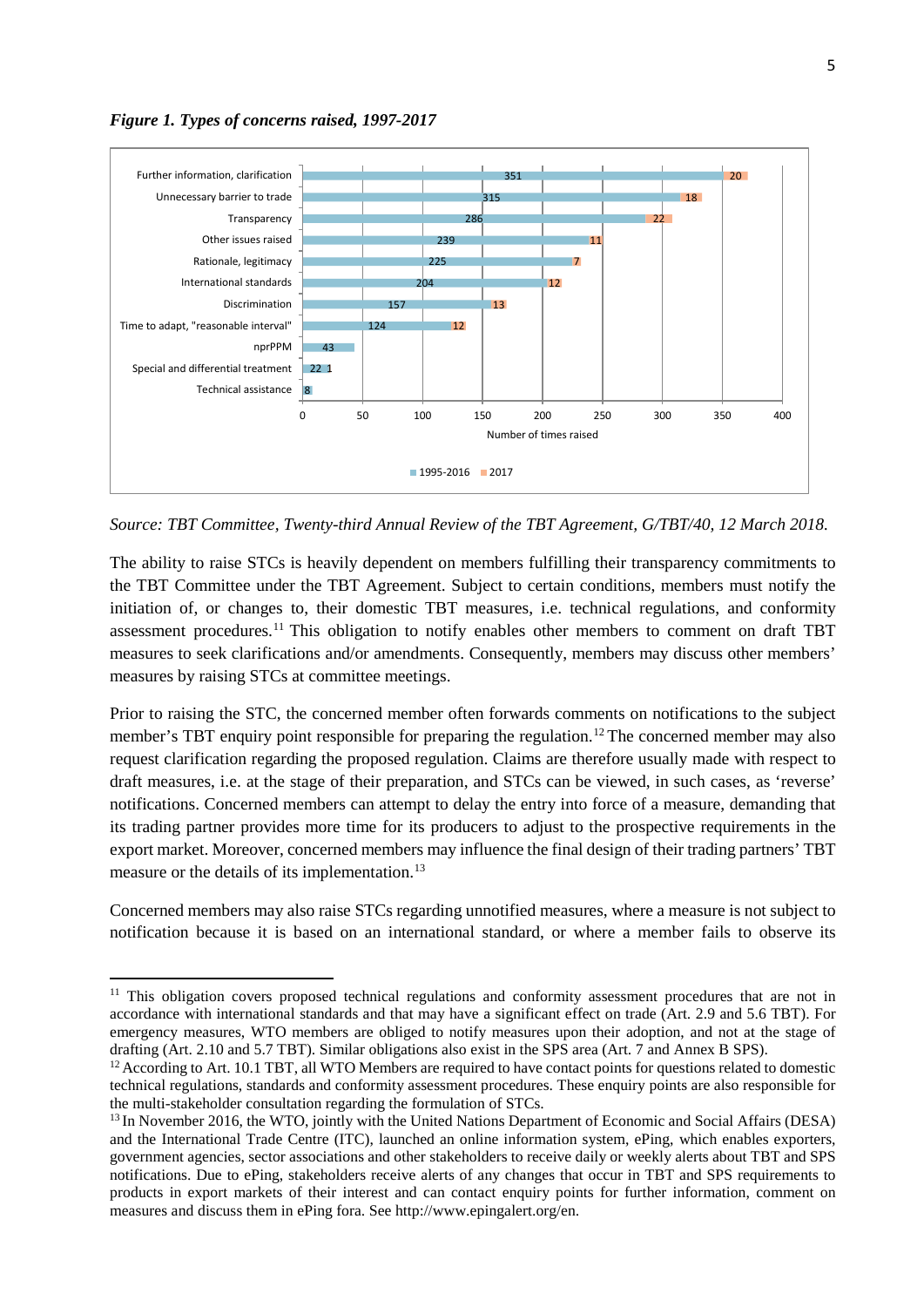notification obligation.<sup>[14](#page-6-0)</sup> In the latter case, STCs often focus on the failure to notify.<sup>[15](#page-6-1)</sup> STCs can also be raised with respect to TBT measures that are already in force. This happens, when the subject member failed to observe its notification obligation and the concerned member(s) claimed violations of TBT rules *post factum*, or when a measure was not required to be notified because it was in accordance with a relevant international standard. It can also occur for other reasons. An STC may be raised initially when a regulation is under preparation and thereafter, may continue to be raised after the regulation enters into force.<sup>[16](#page-6-2)</sup> Moreover, an STC may be raised in situations, where a technical regulations or a conformity assessment procedure was enacted immediately as a matter of urgency (TBT Article 2.10 and Article 5.7).

#### **B. Members' participation**

The ability to make fruitful use of STC practice depends on the effectiveness of the domestic TBT consultation process that ensures communication, cooperation and coordination among different state agencies and private stakeholders. The participation of the private sector is of particular importance. Exporters are directly exposed to new technical requirements in export markets and they seek to address potential barriers to their exports. Consequently, delegates often raise STCs based on the information received from their domestic producers.[17](#page-6-3)

Between January 1995 and December 2017, members raised 548 STCs. Ten to 15 STCs were discussed per TBT committee meeting between 1995 and 2005. The number increased to between 50 and 60, from 2011 onwards. [18](#page-6-4) Notwithstanding, members are not equally active in using the STC mechanism. The USA and the EU are by far the most active users. For instance, at the TBT Committee meeting held during 8-9 November 2017, 57 STCs were discussed. The EU raised 35 and responded to 8 STCs; the US took the floor 28 times to raise STCs.<sup>[19](#page-6-5)</sup>

Seventy-three WTO members have never raised an STC. Further, 61 of these members have never been subject to one.<sup>[20](#page-6-6)</sup> All of them<sup>[21](#page-6-7)</sup> are low-income developing countries, least developed countries (LDCs) and countries in transition. Possible reasons for their non-participation in STC discussions are lack of technical expertise in the TBT area and/or low or completely absent trade volumes that might be affected by TBT measures of other members. In fact, the author's comparison of the participation of these countries in raising STCs and their participation in dispute settlement shows a correlation between the two. The prevailing

<span id="page-6-0"></span><sup>&</sup>lt;sup>14</sup> In 2017, 56% of STCs raised for the first time concerned unnotified measures. See Note by the Secretariat, 'Twenty-Third Annual Review of the Implementation and Operation of the Agreement', G/TBT/40, at 24.

<span id="page-6-1"></span><sup>&</sup>lt;sup>15</sup> While the annual number of notified technical regulations and conformity assessment procedures is steadily rising and reached 2585 notifications in 2017, 28 WTO Members, have never notified any regulatory proposals. See Note by the Secretariat, 'Twenty-Third Annual Review of the Implementation and Operation of the Agreement', G/TBT/40, at 5.

<span id="page-6-2"></span><sup>&</sup>lt;sup>16</sup> See *e.g.* the case of STC on the EU chemicals regulation REACH discussed in Section III.

<span id="page-6-3"></span><sup>17</sup> For a good example of a national mechanism of multi-stakeholder cooperation on TBT and SPS measures, see *Trade and Food Standards* (FAO and WTO, 2017), at 29.<br><sup>18</sup> Note by the Secretariat, 'Twenty-Third Annual Review of the Implementation and Operation of the Agreement',

<span id="page-6-4"></span>G/TBT/40, at 16.

<span id="page-6-5"></span><sup>&</sup>lt;sup>19</sup> An STC can be raised by more than one country at a time. In other words, countries can join each other in raising an STC. All EU Member States are counted as one WTO Member, the EU, given that the EU usually raises STCs on behalf of one, some or all of its Member States.

<span id="page-6-6"></span><sup>20</sup> The latter include Afghanistan, Albania, Angola, Antigua and Barbuda, Armenia, Bangladesh, Belize, Benin, Brunei, Burkina Faso, Cabo Verde, Cambodia, Cameroon, Central African Republic, Chad, Cote d'Ivoire, Congo, Democratic Republic of the Congo, Djibouti, Dominica, Gabon, the Gambia, Fiji, Georgia, Ghana, Grenada, Guinea, Guinea-Bissau, Guyana, Haiti, Honduras, Laos, Liberia, Lesotho, Liechtenstein, Macao China, Madagascar, Maldives, Mali, Mauritania, Mongolia, Montenegro, Morocco, Myanmar, Namibia, Papua New Guinea, Saint Kitts and Nevis, Saint Lucia, Saint Vincent and the Grenadines, Samoa, Senegal, Seychelles, Sierra Leone, Solomon Islands, Sri Lanka, Suriname, Swaziland, Tajikistan, Togo, Tonga, Vanuatu.

<span id="page-6-7"></span><sup>&</sup>lt;sup>21</sup> Save Liechtenstein, which forms a custom union with Switzerland.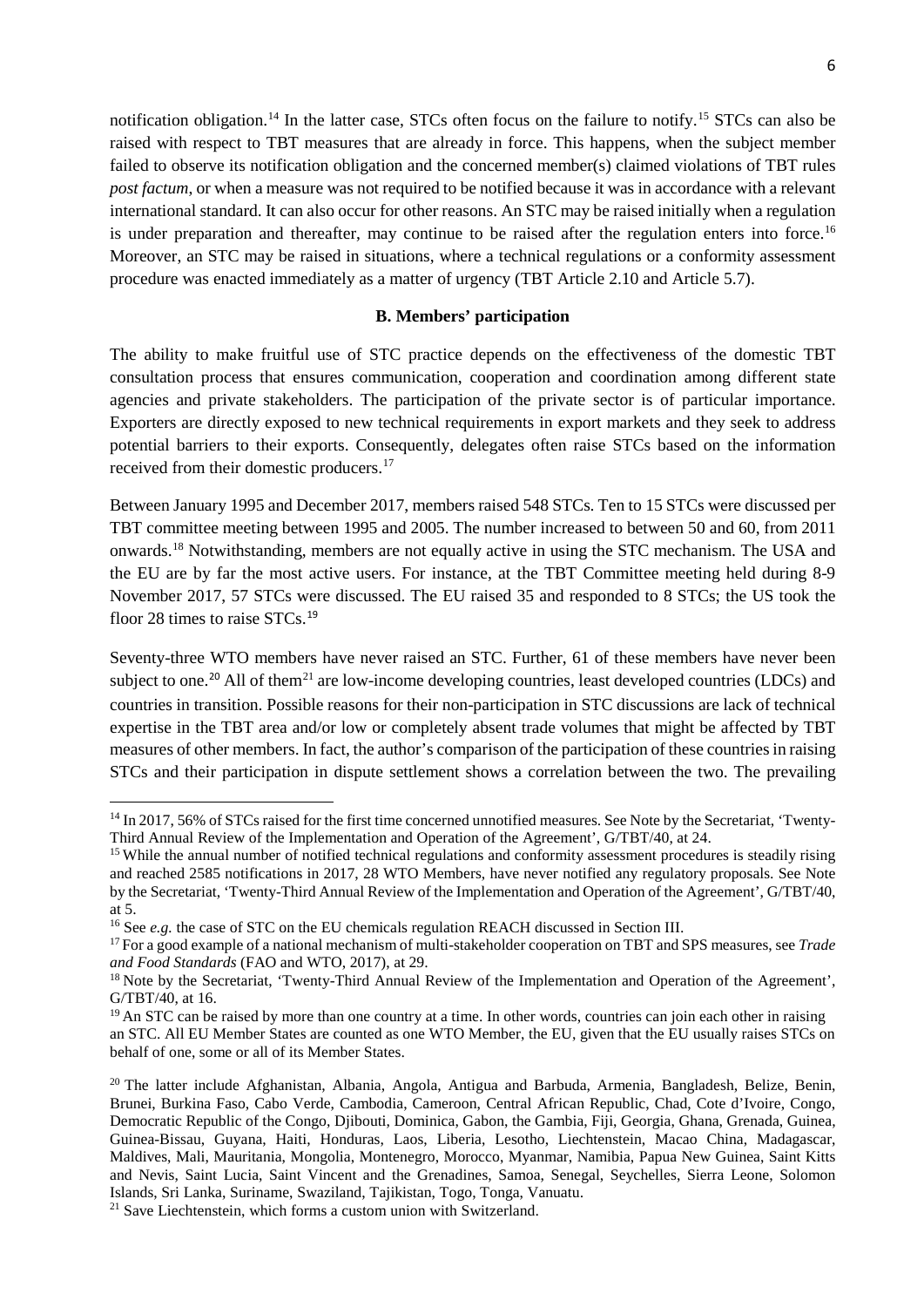majority of members, which are inactive in STC discussions, have never participated in DS, neither as a complainant nor as a respondent.<sup>[22](#page-7-0)</sup> As follows from the interviews of trade delegates given to the author, many of these members resolve issues with their trading partners under preferential trade arrangements, including those established under generalized schemes of preferences. Thus, it might be inferred that the STC practice has little relevance for almost one third of members. That is not quite true however. As discussed below, the STC practice can still be useful for these members for a number of reasons.

Notwithstanding that 60 developing countries have never taken the floor in STC discussions, and all developed countries have either raised STCs or been subject to STCs, there is no indication that developing countries are excluded from STC practice.<sup>[23](#page-7-1)</sup> On the contrary, developing countries, other than those indicated in the preceding paragraph, increasingly raise STCs. In 2017, they raised 14 new STCs, three times more than that which was raised by developed country members, while 9 new STCs were raised jointly by developing and developed members (Figure 2).<sup>[24](#page-7-2)</sup> Developing countries such as China, India, Brazil, Indonesia, Chile, Peru, Thailand and South Korea, are active users of the mechanism, although China, India, Indonesia, as well as the Russian Federation and the United Arab Emirates find themselves more often in the role of subject member rather than concerned member. The participation can also be traced among low-income developing countries (Honduras, Nicaragua, Guatemala, Kenya and Zimbabwe) and LDCs (Uganda, Tanzania and Zambia), which have increasingly taken the floor to raise STCs.<sup>[25](#page-7-3)</sup> In total, 53 developing countries (including economies in transition) raised STCs at least once.<sup>[26](#page-7-4)</sup>

<span id="page-7-0"></span> $22$  The most likely reason for that is that the insignificant trade volumes of these countries, which are affected by possibly WTO-incompatible measures taken by other countries, might not justify the considerable investment of time and significant financial and human resources required by DS procedures. Moreover, low-income developing countries and LDCs would have no trade power to enforce the decision of the panel/AB by trade sanctions, should the responding country, which lost the case, refuse to comply with the decision. See *e.g.* Gregory Shaffer, 'Developing Country Use of the WTO Dispute Settlement System: Why it Matters, the Barriers Posed', Minnesota Legal Studies Research Paper No. 08-50, December 23, 2008.

<span id="page-7-1"></span><sup>&</sup>lt;sup>23</sup> The term 'developing country' is used here in relation to those WTO members, which declare themselves to be developing countries in the WTO.

<span id="page-7-2"></span><sup>&</sup>lt;sup>24</sup> Note by the Secretariat, 'Twenty-Third Annual Review of the Implementation and Operation of the Agreement', G/TBT/40, at 21.

<span id="page-7-3"></span> $25$  In this respect, a series of STCs, which were raised concerning tobacco control measures, provide an interesting example. Zambia, which is an LDC, has raised five tobacco regulation-related STCs, and Zimbabwe, which is a lowincome developing country, has raised 10 STCs related to tobacco control regulations in other countries. 26 Barbados, Bolivia, Botswana, Brazil, Burundi, Chile, China, Hong Kong China, Colombia, Costa Rica, Cuba,

<span id="page-7-4"></span>Dominican Republic, Ecuador, Egypt, El Salvador, Guatemala, Honduras, India, Indonesia, Jamaica, Jordan, Kenya, Korea, Kuwait, Malawi, Malaysia, Mauritius, Mexico, Mozambique, Nicaragua, Nigeria, Pakistan, Panama, Paraguay, Peru, Philippines, Qatar, Russian Federation, Saudi Arabia, Singapore, South Africa, Chinese Taipei, Tanzania, Thailand, Republic of Macedonia, Trinidad and Tobago, Turkey, Uganda, Ukraine, Uruguay, Venezuela, Zambia and Zimbabwe.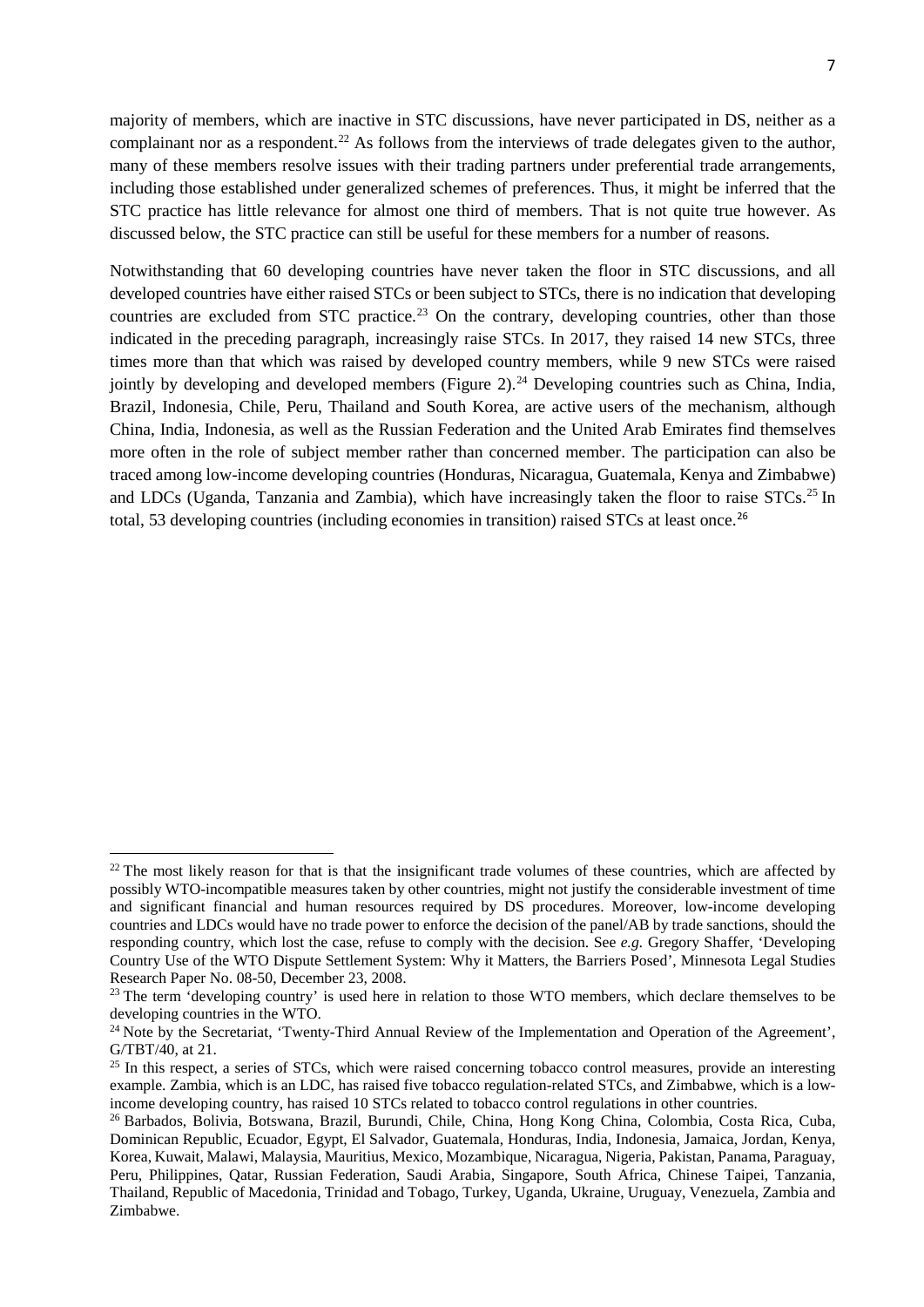

*Figure 2. New STCs raised by development status, 1995-2017*

*Source: TBT Committee, Twenty-third Annual Review of the TBT Agreement, G/TBT/40, 12 March 2018.*

In fact, some developed countries, such as Switzerland, New Zealand and Norway, have a lower participation in STC discussions than some developing countries, such as Brazil, India and China. Apart from economic power, other possible factors determinative of the extent of participation in the STC discussions could be the importance of international trade, legal and scientific capacities, past experience in the WTO, protectionist patterns and dependence on other members, including their preferential trade relations.[27](#page-8-0)

#### **C. Usefulness of STC discussions**

The fact that members continue to raise 30 - 40 new STCs per year, in the last ten years (Figure 3) at TBT Committee meetings strongly indicates that members perceive the STC practice as meaningful.<sup>[28](#page-8-1)</sup>

Different reasons explain this:

 $\overline{a}$ 

#### *- Clarification of technical regulations*

Often, concerned members raise STCs to request that based on the domestic situation the TBT measure is designed to address, subject members provide clarification or justification for proposed measures, taking into account international standards or scientific findings. This information may help exporters of concerned members clarify the application of the new regulation to their products, while simultaneously checking its compliance with the TBT Agreement. In some cases, members raise STCs in response to the absence of due notification to urge the subject member to notify their draft or already enacted measure and thereby fulfil the notification obligations.

<span id="page-8-1"></span><span id="page-8-0"></span><sup>&</sup>lt;sup>27</sup> Sofia Boza and Filipe Fernandez, 'Development level and WTO member participation in Specific Trade Concerns (STCs) and Disputes on SPS/TBT', ECO / WTI Academic Cooperation Project Working Paper Series 2014/17, at 25. <sup>28</sup> This was also acknowledged by trade officials interviewed by the author.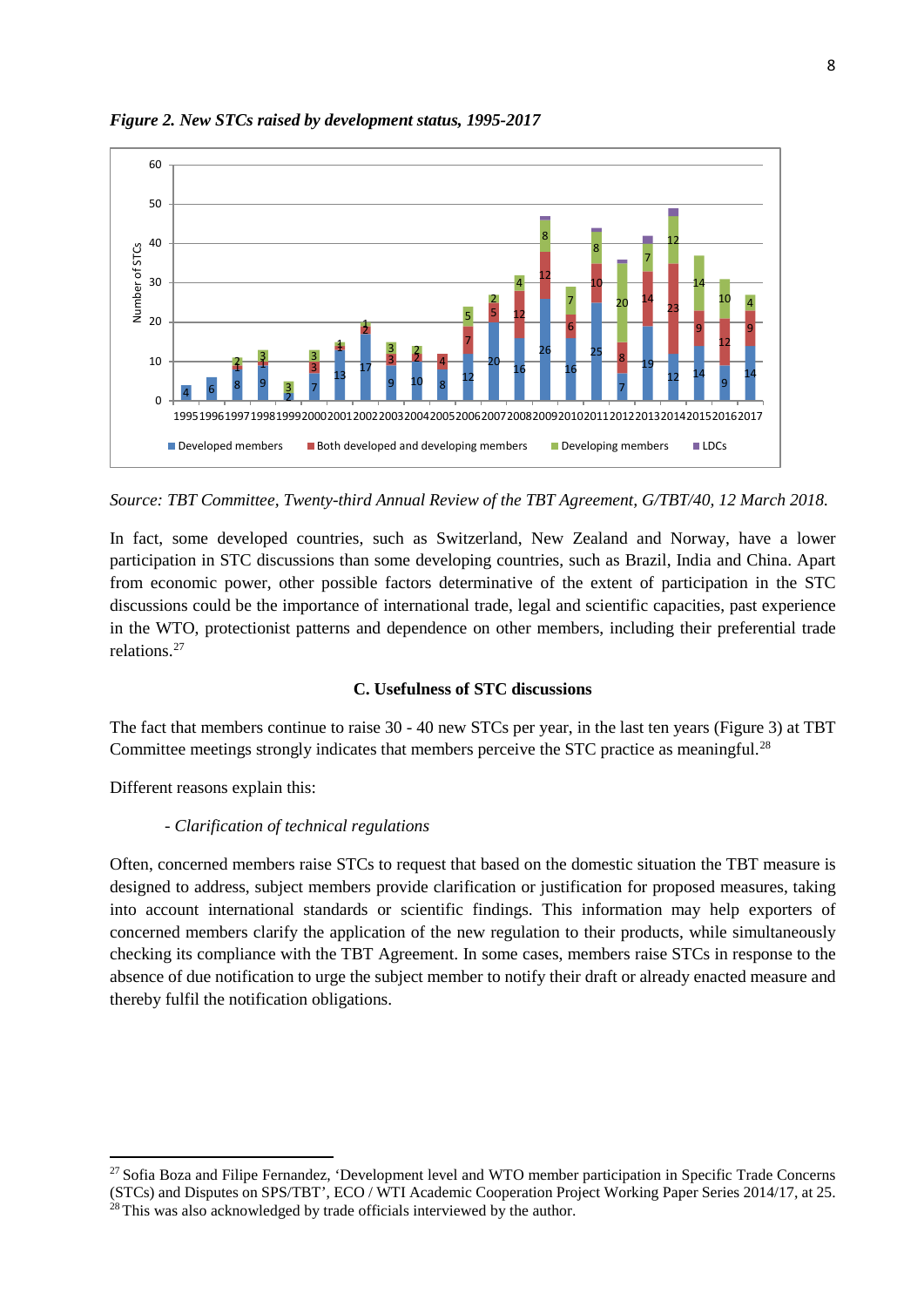



*Source: TBT Committee, Twenty-third Annual Review of the TBT Agreement, G/TBT/40, 12 March 2018.*

#### *- Improvement of technical regulations*

The STC practice allows for the improvement of measures, particularly during the pre-enactment stage, before they become trade barriers. STCs can arise out of unintentional deficiencies of regulations. In such cases, the STC discussions help subject members to improve their TBT measures by minimizing the creation of trade barriers and increasing compliance with TBT rules. By discussing each other's TBT measures, seeking further information on measures and trying to improve them through mutual dialogue, members have the opportunity to avoid discrimination and unnecessary barriers to trade, while at the same time ensuring the proper domestic level of health, environment and consumer protection.

#### *- Sharing experiences and best practices*

 $\overline{a}$ 

Through STC discussions, members also share experiences on how they design TBT measures. The exchange of questions and responses serve to ensure that TBT measures are best fit for the purposes of providing information to consumers and protecting health and the environment, while not creating unnecessary barriers to trade. STC discussions also create an opportunity to improve regulatory cooperation and provide testing ground for new areas of regulatory activities, such as cyber security and noncommunicable diseases. Sometimes, they also result in a subject member providing technical assistance to concerned members whose exporters are unable to meet the new requirements. Moreover, for some members the participation in STC discussions is a learning process, similar to the participation of third parties in disputes under the DSU, as the participation informs how 'to prosecute trade conflicts'.<sup>[29](#page-9-0)</sup>

#### *- Addressing overlaps with issues under other WTO agreements*

STC discussions sometimes reveal issues under other WTO agreements that require subject members to notify their regulations in the relevant WTO body. As a result, legislation covering different regulatory areas may be discussed in parallel, in different WTO bodies. This was the case of plain packaging regulations from a number of countries, concerns about which were raised not only as STCs in the TBT Committee but also discussed in the Goods Council, the Committee on Import Licensing and the TRIPS

<span id="page-9-0"></span> Mark Busch and Krzysztof Pelc, 'Dispute Settlement in the WTO', in Lisa L. Martin (ed.), *The Oxford Handbook of the Political Economy of International Trade* (OUP, 2015), at 407.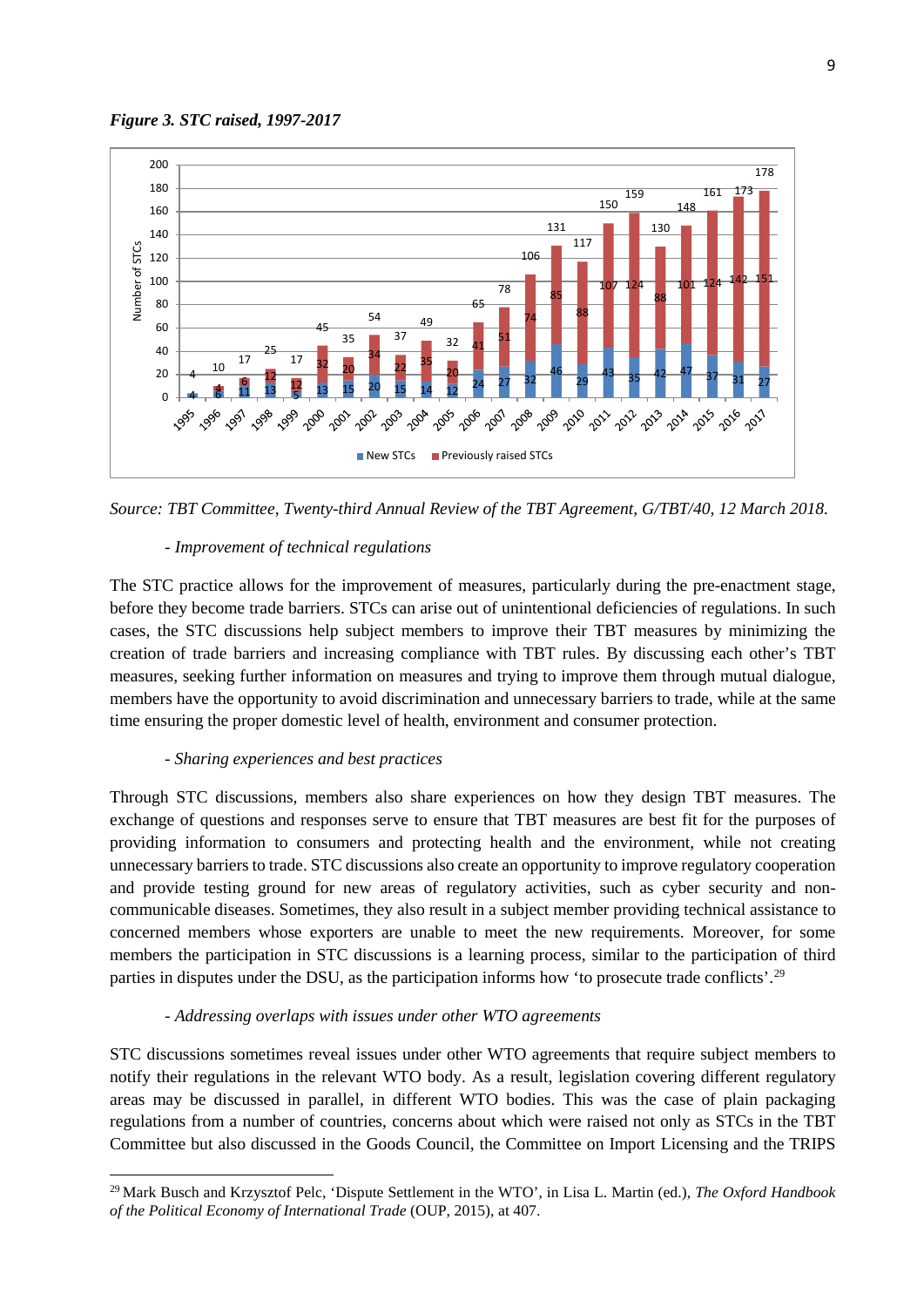Council. [30](#page-10-0) Similarly, STCs raised in connection with notifications concerning food products may eventually result in discussions in the SPS Committee.<sup>[31](#page-10-1)</sup> Importantly, the accommodation of STCs through discussions in the TBT Committee can mitigate tension over a measure and decrease or eliminate the likelihood of it being raised as an issue under other WTO agreements. Therefore, STC discussions in the TBT Committee can be useful for other WTO bodies in the sense that they decompress trade frictions that could arise in the latter.<sup>[32](#page-10-2)</sup>

#### *- Low-cost settlement of trade frictions*

While not acknowledged as a means of dispute resolution in WTO agreements, STC discussions help resolve trade conflicts before they become disputes under the DSU. BUSCH AND PELC compare the role of STC practice in resolving trade tensions with the function foreseen under Article 5 DSU that concerns 'Good Offices, Conciliation and Mediation'. They note that "given the technical subject of TBT and SPS, and since STCs are not a part of formal dispute settlement per se, perhaps they fill in where DSU Article 5 has fallen short".<sup>[33](#page-10-3)</sup> STCs have indeed some similarities with good offices. Both of them provide logistic support to help the parties negotiate in a productive atmosphere, which, in the case of STCs, is created in the TBT and SPS Committees, and in the case of good offices, in what is facilitated by the Director General<sup>[34](#page-10-4)</sup> This way of addressing trade tensions is less costly than the DS and, in many cases, also more expedient.<sup>[35](#page-10-5)</sup> Resolving a dispute through the DS might take a long time, including the time for the respondent to comply. But even if the complainant wins the dispute, it might not have the necessary trade power to effectively retaliate.<sup>[36](#page-10-6)</sup>By contrast, STCs provide an opportunity to find a solution to trade tensions in a low-cost, expedient and effective way.

#### **III. Accommodation of STCs**

It is possible to identify three categories of TBT-related trade frictions subject to WTO disciplines.<sup>[37](#page-10-7)</sup> The first category includes 35 trade conflicts with TBT components that since 1995 were filed as disputes under the DS, having not been previously discussed as STCs in the TBT Committee.[38](#page-10-8)One of them, *EC-Sardines*,

<sup>30</sup> *WTO Annual Report 2016*, at 54, 69 and 79.

<span id="page-10-1"></span><span id="page-10-0"></span><sup>&</sup>lt;sup>31</sup> SPS-related STCs can also be raised in the TBT Committee as the line between SPS and TBT measures are sometimes blurred. In the case of food safety regulations, the TBT Agreement deals with compositional requirements related to food quality and nutrition values affecting non-communicable diseases (*e.g.* obesity), as well as all kinds of labels, whereas the SPS Agreement deals with food safety requirements in relation to prevention of human, animal and plant communicable diseases.

<span id="page-10-2"></span> $32$  For instance, when members discussed Turkey's regulation placing a warning message 'alcohol is not your friend' on alcohol products, they pointed to a possible violation of intellectual property obligations, thus helping to avoid trade frictions in the TRIPS area. See ID 407 Turkey - Draft Communiqué on Warning Messages Placed on Containers of Alcoholic Beverages, G/TBT/M/61 and G/TBT/M/62.

<span id="page-10-3"></span><sup>&</sup>lt;sup>33</sup> Busch and Pelc, above n 29, at 408.

<span id="page-10-4"></span><sup>&</sup>lt;sup>34</sup> The only case of mediation so far concerned Thailand and Philippines, on the one side, and the EU, on the other side, in a trade tension over the preferential access to the EU market for canned tuna. Following the advisory opinion of the mediator, the EU expanded its tariff quota to tuna from the complaining countries. See Communication from the Director-General, Request for Mediation by the Philippines, Thailand and the European Communities, WT/GC/66, 16 October 2002.

<span id="page-10-5"></span><sup>&</sup>lt;sup>35</sup> According to some estimates, to initiate a dispute in the WTO costs USD 500,000 on average, whereas legal fees can easily reach USD 10,000,000. See post by Mauritius Nagelmueller on dispute finance at IELP Blog on 13.09.2017.

<span id="page-10-6"></span><sup>&</sup>lt;sup>36</sup> A case in point is the limited ability of Antigua and Barbuda to retaliate with effective trade sanctions corresponding to trade volumes in the sum of up to USD 21 million to the US for non-compliance with the panel and AB rulings in *US-Gambling* (DS285). To realize its right to retaliate was still difficult even after Antigua had been allowed to proceed with cross-retaliation by suspending its TRIPS commitments in relation to the US film and music industry in response to US violations of GATS obligations. See 'WTO Authorises Antigua to Move Forward on Retaliation in US Gambling Dispute', 17 (3) *Bridges* (2013).

<span id="page-10-7"></span><sup>&</sup>lt;sup>37</sup> TBT issues can also be decided outside the WTO, *e.g.* through bilateral relations or other international or regional fora.

<span id="page-10-8"></span><sup>38</sup> The total number of TBT-related disputes filed under the DSU in 1995-2017 reached 54.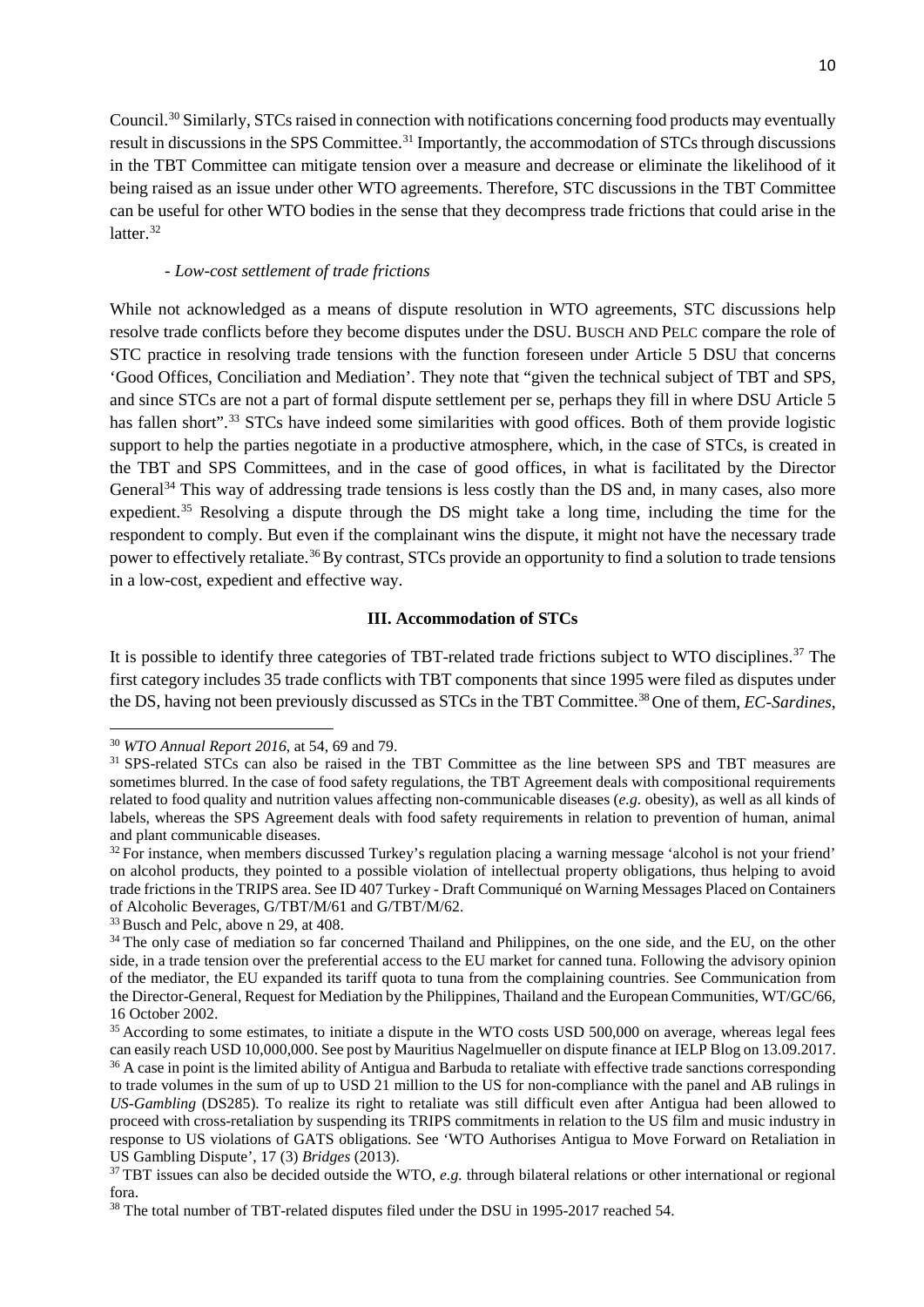became an STC after the case had been adjudicated.<sup>[39](#page-11-0)</sup> The second category includes 15 STCs that failed to be settled through STC discussions and were eventually brought to the DS. Finally, the third, and by far the largest, category comprises over 500 STCs that have never been transferred to the DS. This category is examined first.

#### **A. STCs not flowing into formal disputes**

STCs that belong to the third category either continue to be raised at TBT Committee meetings or disappear from the agenda for various reasons, including their possible settlement. This category includes STCs, which have been discussed for many years but have never been brought to the DS. Among these STCs, 16 were discussed for more than 5 years,<sup>[40](#page-11-1)</sup> 5 were discussed for more than 7 years<sup>[41](#page-11-2)</sup> and another 5 were discussed for more than  $10$  years<sup>[42](#page-11-3)</sup>.

The following case studies are aimed to shed light on some of the longest and most intensive STC discussions. Each STC has never been transformed into a formal dispute, but instead turned into a sort of 'eternal' STC.

#### *- EU-REACH*

l

This STC concerns the EU chemicals regulation that governs registration, evaluation, authorisation and restriction of chemicals (REACH). It is one of the most remarkable STCs raised in the TBT Committee due to both the length of discussions (discussed for 14 years; at 37 meetings from 2003 to 2017) and the number of participants involved (raised by 34 members).<sup>[43](#page-11-4)</sup> The STC was first raised in 2003 in relation to the lack of transparency, as the measure was not previously notified. Once notified, members began to focus on more substantive issues. Over time, this STC has evolved into a deep and complex one with claims made under the TBT Agreement. Moreover, the STC discussions influenced the final design of the regulation while the regulation was still being drafted between 2004 and 2006.<sup>[44](#page-11-5)</sup>

The STC discussions continued after the REACH entered into force in 2007. At the implementation stage between 2007 and 2017, the EU responded to the continuous concerns of its trading partners through the adoption of additional measures, to assist small and medium-sized enterprises to comply with REACH

<span id="page-11-0"></span><sup>&</sup>lt;sup>39</sup> It was brought to the STC discussions in the TBT Committee, when some contested issues arose at the stage of compliance with the decision of adjudicative bodies in the dispute. This special case will be discussed in the next section.

<span id="page-11-1"></span><sup>40</sup> They include ID294 China-Info Security –ongoing from 2011; ID296 China-Cosmetics Acceptance –ongoing from 2011; ID305 Korea-Chemicals Regulation –ongoing from 2011; ID328 Indonesia-Toy Safety –ongoing from 2011; ID332 Russia-Alcohol Safety –ongoing from 2012; ID345 EU-Wine Geographical Indications –ongoing from 2012; ID367 India-Electronics Registration –ongoing from 2013; ID383 Peru-Healthy Eating –ongoing from 2013; ID393 EU-Endocrine Disruptors – ongoing from 2013; ID298 India-Food Safety – 2011-2016; ID162 Canada-Cheese – 2007-2012; ID178 Norway-Consumer Products – 2007-2012; ID123 EC-Ecodesign Requirements – 2005-2010; ID116 Peru-Footwear Label – 2004-2009; ID96 Korea-Fish Heads – 2003-2008; ID31 Netherlands-Wood Products – 1998-2004.

<span id="page-11-2"></span><sup>41</sup> ID45 New Zealand-Ban on Trout – 2000-2007; ID122 China-Electronic Information Products – 2005-2012; ID274 India-Telecommunications –ongoing from 2010; ID143 China-Medical Devices – 2006-2014; ID167 India-Drugs and Cosmetics – 2007-2015. 42 ID36 EC-Ban on the Use of Nickel Cadmium in Batteries – 1999-2009; ID35 EC-Electrical and Electronic

<span id="page-11-3"></span>Equipment – 1999-2012; ID39 EC-Wine – 1999-2012; ID88 EC-Chemicals Regulation (REACH) – 2003-2017; ID133 India-Tyres –ongoing from 2006.

<span id="page-11-4"></span><sup>43</sup> ID88 EC-Chemicals Regulation (REACH).

<span id="page-11-5"></span><sup>44</sup> Minutes G/TBT/M/38 of the TBT Committee meeting on 15 and 17 March 2006.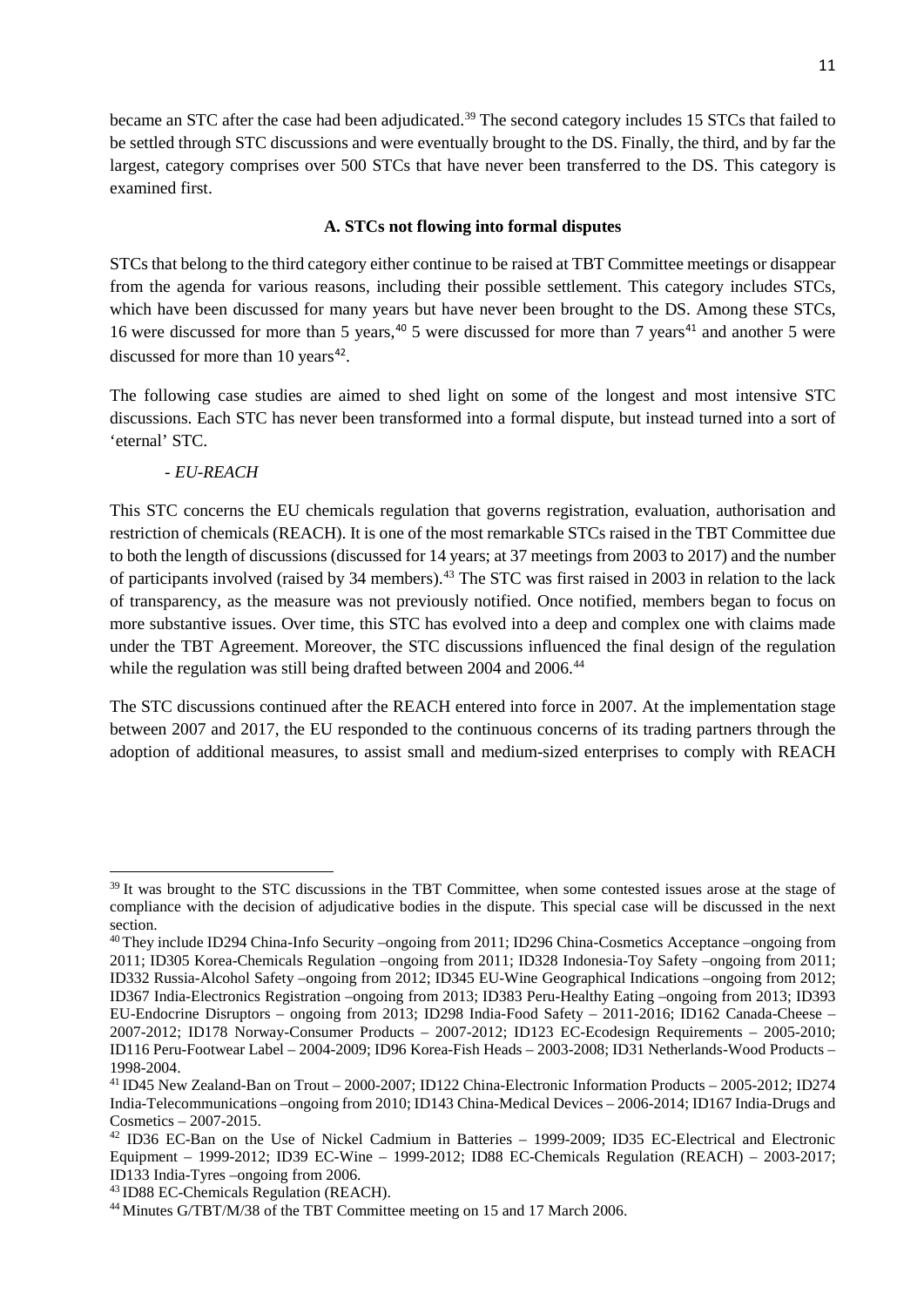requirements and the provision of technical assistance and advice to developing countries. So far, escalation into a dispute has been avoided.[45](#page-12-0)

# *- India-Tyres*

This ongoing STC has prompted the longest uninterrupted STC discussion.[46](#page-12-1) It has repeatedly been raised at 33 TBT Committee meetings since 2006. The STC concerns India's certification system for tyres, which does not recognise existing international certification schemes on the grounds that there are special road and temperature conditions in India. Concerns include alleged discrimination, as the scheme prescribes different methodologies for the calculation of license fees for national and foreign tyre manufacturers. The concerned members have been repeating their claims at every meeting over the years. As a result, the scheme has undergone a number of modifications. Moreover, its entry into force has been postponed a number of times. Both the concerned members and India acknowledged that the bilateral discussions, which preceded the committee meetings, played an important role in arriving at a compromise.<sup>47</sup> Twelve years after the STC was raised for the first time, the concerned members continue to insist on further modifications.

#### *- Chile-Nutrition Label*

Raised by 12 members at 11 consecutive meetings between 2013 and 2016, this STC belongs to the most intensive STC discussions and is particularly interesting due to its impact on the evolution of the relevant Chilean draft regulation. [48](#page-12-3) The draft regulation established a mandatory food label, with nutritional warnings about high sugar, sodium, saturated fat content and calories. The draft regulation is meant to address the problem of obesity in the Chilean population. The concerned members are focused on the trade restrictiveness of the measure, its inconsistency with international standards and the lack of scientific basis for threshold values of sugar, sodium and fat. Large food producers and associations used the STC to put significant pressure on Chilean regulators. They also threatened to take legal action.<sup>[49](#page-12-4)</sup>The STC discussions influenced the final design of the label and helped extend the implementation period to several years.

#### **B. Factors influencing STC settlement**

What are the likely determinants of successful STC discussions that prevent escalation of trade tensions into disputes? First of all, one should acknowledge the existence of some technical features of STC practice that enable it to function as a trade conflict resolution mechanism. Similar to disputes under the DSU, a typical STC involves a concerned member raising the STC and often making claims of violations of certain TBT provisions (like a complainant in a dispute) and a subject member, which is expected to provide a response to the expressed concerns (like a respondent to a dispute). The language used in the formulation of STCs is also similar to the language used in the parties' submissions in disputes. Moreover, as was noted by BUSCH AND PELC, the TBT and SPS Committee secretariats manage the data on STCs so that it is "organized just as in a dispute settlement case", with all the information on the members involved, the measure at issue and sometimes the status of the 'case' recorded.<sup>[50](#page-12-5)</sup>

<span id="page-12-0"></span><sup>&</sup>lt;sup>45</sup> The last time the REACH STC was raised was at the spring TBT Committee meeting of 2017. It was not raised at the summer and fall meetings of 2017. However, it does not mean that it is now a closed issue, as the REACH discussions were dormant for two years (2014-2016) but resumed after some amendments to the regulation had been made and new negative trade effects linked to the implementation of the regulation had been revealed. 46 ID133 India-Pneumatic tyres and tubes for automotive vehicles.

<span id="page-12-2"></span><span id="page-12-1"></span><sup>47</sup> See *e.g.* Minutes G/TBT/M/54 of the TBT Committee meeting on 15-16 June 2011.

<span id="page-12-3"></span><sup>48</sup> ID370 Chile-Proposed amendment to the Food Health Regulations, Supreme Decree No. 977/96.

<span id="page-12-4"></span><sup>49</sup> See 'Chile Seeks to Fight Obesity with New Food Labeling Law', *Associated Press*, 28 June 2016.

<span id="page-12-5"></span><sup>50</sup> Busch and Pelc, above n 29, at 406.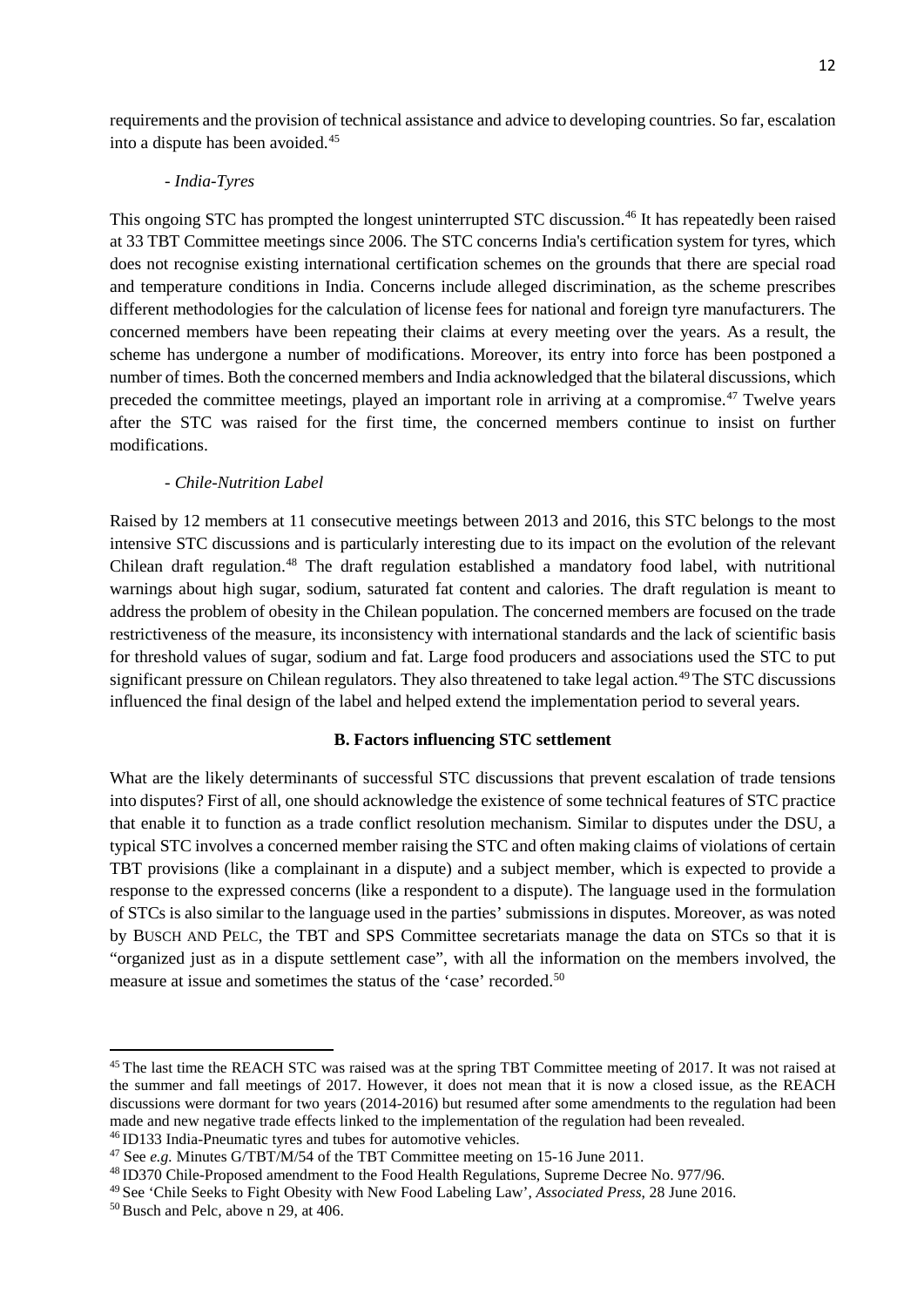Secondly, concerning the three above-mentioned STCs that were raised for many years and never brought to DS, the subject members were open for dialogue with their trading partners. Informal bilateral meetings between concerned and subject members that preceded official committee meetings played a crucial role in the search for compromise. In these cases, subject members made a number of modifications to their regulations in response to the raised STCs and engaged in the regulatory cooperation with concerned members, providing them with technical assistance and advice. This openness for dialogue and cooperation is one of the factors of success of STC discussions.<sup>[51](#page-13-0)</sup>

Another factor that may influence the outcome of STCs is the genuine purpose of a contested regulation to promote public health and consumer safety. In some cases, the legitimacy of regulations, as well as the right of WTO members to set a level of protection as they deem fit, can make the TBT Committee a more appropriate place to settle trade concerns than the DS. STC discussions provide the opportunity to negotiate changes to a measure without resorting to legal claims. This is often achieved through technical assistance and peer pressure exerted by the continuous raising of STCs. With legitimate public policy objectives in the background, the settlement of issues follows a more pragmatic approach.

Moreover, an important factor of STC accommodation is the degree of complexity of issues raised i.e. whether the STC is procedural or substantial. Procedural STCs are raised simply because of the failure of subject members to notify regulations or as a request for clarification based on notifications. Once a subject member notifies its regulation or provides an explanation to the concerned member(s), the discussions usually end. In such cases, it can be argued that the contribution of STC practice to preventing disputes is limited, given that such STCs are 'simple', as they merely present requests for clarification or additional information on particular regulations. Yet, even then, the role of STC discussions may be crucial, as providing information helps avoid misunderstanding that could otherwise lead to a formal dispute.

The question of the contribution of STC discussions to the settlement of trade tensions relates to the fate of those STCs, which after being raised at many TBT Committee meetings stopped being discussed at subsequent meetings. What was the reason for not discussing them any longer? Were they settled between concerned and subject members, after the subject member accommodated the concerns by clarifying, amending or withdrawing its regulation? Did the concerned members stop raising the STC because their exporters could gradually adjust to the new regulation? Was a settlement reached in another forum? Did the STC discussions end after a dispute was filed?

It is difficult to provide informed answers to these questions, given that members do not report on the STC status in the TBT Committee.<sup>[52](#page-13-1)</sup> The rate of resolution of STCs can only be estimated based on the number of STCs disappearing from the TBT Committee's meeting agenda. Based on that observation, roughly half of all 'serious' STCs, i.e. those raised in three or more meetings, may be assumed to have been resolved.[53](#page-13-2) However, making a judgment about the resolution of STCs based on their disappearance from the agenda of meetings cannot provide an accurate conclusion about the resolution of STCs. It is possible that the STC discussed in the TBT Committee were finally resolved in other fora, including free trade agreements, international organizations other than the WTO, or a measure that triggered an STC was the subject of a

<span id="page-13-0"></span><sup>&</sup>lt;sup>51</sup> It should be noted that bilateral consultations and talks are held both on the margins of the TBT Committee and outside the TBT Committee. WTO members may use other fora, including bilateral cooperation platforms and regional meetings, to address pending TBT issues. Therefore, bilateral consultations are not confined to the TBT Committee framework.

<span id="page-13-1"></span><sup>&</sup>lt;sup>52</sup> By way of contrast, in the SPS Committee, members report on STC resolutions. Based on the reporting, the rate of resolution of SPS STCs constitutes about 40%. See *WTO Annual Report 2016*, at 61.

<span id="page-13-2"></span><sup>53</sup> Henrik Horn, Petros C. Mavroidis and Erik N. Wijkström, 'In the Shadow of the DSU: Addressing Specific Trade Concerns in the WTO SPS and TBT Committees', 47 (4) *Journal of World Trade* (2013), at 753.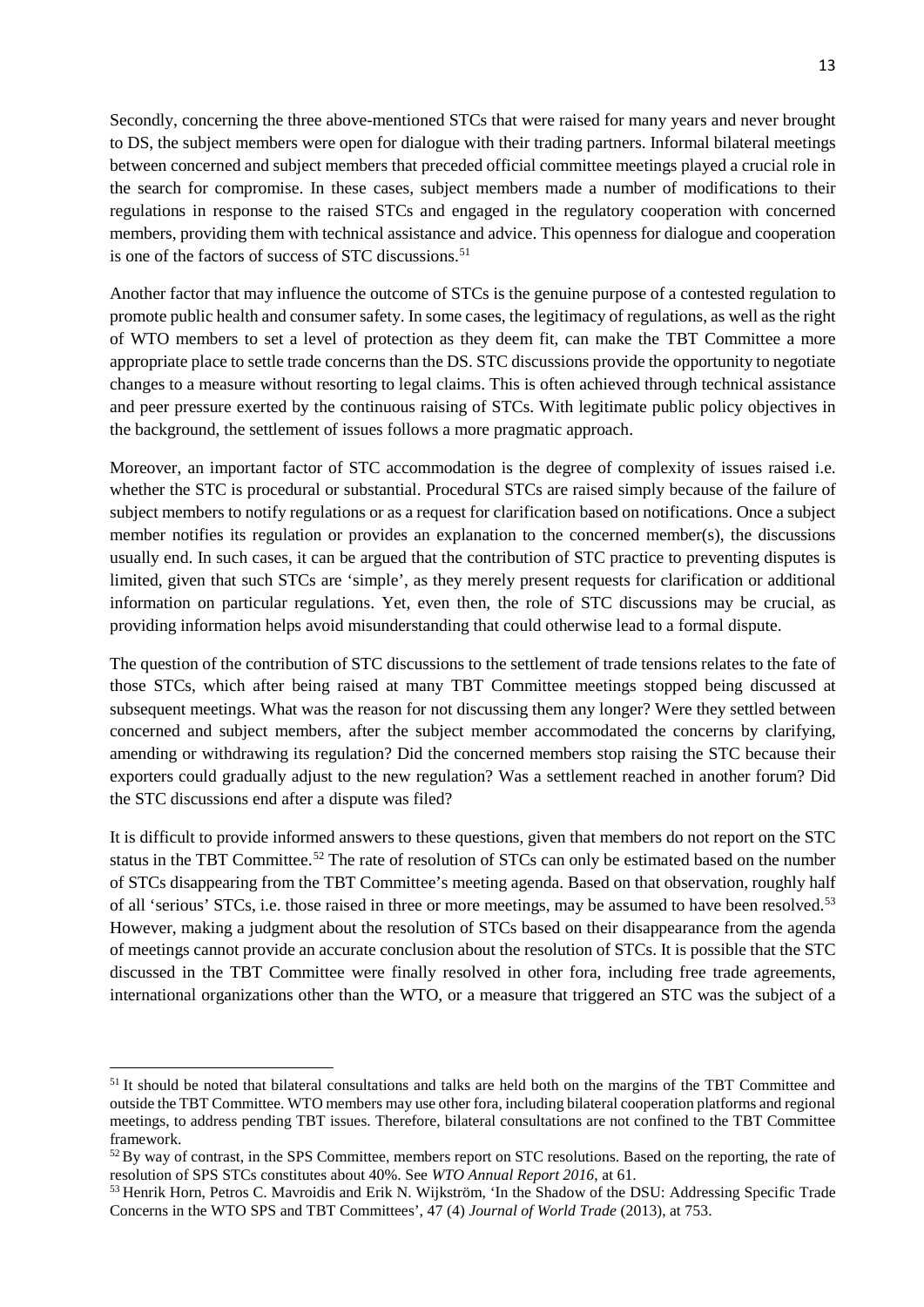long domestic legal dispute.<sup>[54](#page-14-0)</sup> Moreover, some STCs can unexpectedly be raised again in the TBT Committee after a long interruption of the discussions.

When assessing the level of success of STC discussions in relation to 'serious' STCs, HORN, MAVROIDIS AND WIJKSTRÖM assumed that if an STC was not raised at six consecutive meetings, during two years, the STC had likely been dropped from the agenda and would never be raised again.<sup>[55](#page-14-1)</sup> This assumption holds true in most STC cases, with some exceptions. The STC over China-Testing and certification requirements for medical devices (ID143) was not discussed for six years after it was initially raised in 2006. However, it was discussed again between 2012 and 2014. Another example is the STC over India-Prevention of food adulteration (ID225), which was raised three times in 2009, and raised again in 2012. Similarly, the STC concerning European Communities-Ecodesign requirements for energy-using products (ID123) was raised in five consecutive meetings from 2005 to 2007 and again in 2010. Also, the STC about Peru-Labelling of footwear (ID116) was discussed four times between 2004 and 2005 and again, from 2008 to 2009.

In sum, there is no guarantee that a dormant STC will not be raised again in the future. It is even more difficult to determine the reason for the settlement of each individual STC. However, considering that the prevailing majority of STCs never become subjects of formal disputes, it can be concluded that STC discussions are an effective mechanism of resolving trade tensions and preventing disputes under the DSU.

#### **IV. The STC-DS nexus**

The large number of STCs raised in the TBT Committee from 1995 to 2017 may be contrasted with the relatively small number of disputes involving TBT issues in the same period (548 STCs as opposed to 54 requests for consultations, as at 1 January 2018).<sup>[56](#page-14-2)</sup> Not all TBT issues in disputes have previously been discussed as STCs in the TBT Committee. Only 20 requests for consultations filed under the DSU contain TBT issues that were first raised as  $STCs$ .<sup>[57](#page-14-3)</sup> These requests for consultations are linked to 15  $STCs$ <sup>[58](#page-14-4)</sup> comprising less than 3% of all STCs raised between 1995 and 2017.[59](#page-14-5) Moreover, one DSU case is linked

<span id="page-14-0"></span><sup>54</sup> This was particularly the case of the Brazilian ban on flavoured cigarettes, which was discussed at five TBT Committee meetings between 2011 and 2012. See ID 288 Brazil - Draft Resolution No. 112, 29 November 2010; maximum levels of tar, nicotine and carbon monoxide permitted on tobacco products and prohibition of additives. The STC discussions were interrupted when the ban was temporarily suspended by an injunction issued by Brazil's Supreme Court, which remained in force for years. However, in February 2018, Brazil's Supreme Court upheld the ban, thereby making live once more the issues that led to the STC being raised in the TBT Committee . Notwithstanding, the STC has not yet been raised again before the TBT Committee.

<span id="page-14-1"></span><sup>55</sup> Horn, Mavroidis and Wijkström, above n 53, at 746.

<span id="page-14-2"></span><sup>&</sup>lt;sup>56</sup> In the SPS area, the proportion is approximately the same: 421 STCs vs 46 requests for consultations.

<span id="page-14-3"></span><sup>57</sup> They include DS135 EC-Asbestos (a request for consultations by Canada in 1998); DS291, DS292, DS293 EC-Biotech (three requests for consultations in 2003 - by US, Canada and Argentina); DS369 EC-Seal Products II (a request for consultations by Canada in 2007); DS381 US-Tuna II (a request for consultations by Mexico in 2008); DS384, DS386 US-COOL (two requests for consultations in 2008 – by Canada and Mexico); DS400, DS401 EC-Seal Products (two requests for consultations in 2009 – by Canada and Norway); DS406 US-Clove Cigarettes (a request for consultations by Indonesia in 2010); DS434, DS435, DS441, DS458, DS467 Australia-Plain Packaging (three requests for consultations in 2012 – by Ukraine, Honduras and Dominican Republic, and two requests for consultations in 2013 – by Cuba and Indonesia); DS459 EU-Biodiesel (a request for consultations by Argentina in 2013); DS499 Russia-Railway Equipment (a request for consultations by Ukraine in 2015); DS506 Indonesia-Bovine Meat (a request for consultations by Brazil in 2016); and DS532 Russia-Measures Concerning the Importation and Transit of Certain Ukrainian Products (a request for consultations by Ukraine in 2017).

<span id="page-14-4"></span><sup>&</sup>lt;sup>58</sup>The fact that 20 requests for consultations contain traces of only 16 STCs is due to the nature of filing disputes under the DSU. WTO members file disputes individually and if there are several complaining members, the same dispute is filed more than once.

<span id="page-14-5"></span><sup>59</sup> These STCs include: ID12 France-Regulation on Asbestos; ID58 EC-Traceability and Labelling of Biotech Food and Feed Products; ID112 Belgium and the Netherlands-Seal products; ID42 US-Dolphin-Safe Tuna Labelling Requirement; ID91 US-Country of Origin Labelling; ID257 US-Ban on Clove Cigarettes; ID304 Australia-Tobacco Plain Packaging Bill 2011; ID307 EU-Directive 2009/28/CE, Renewable Energy Directive; ID460 Russian Federation-Technical Regulations on Safety of Railway Transport; ID461 Indonesia-Regulation of the Minister of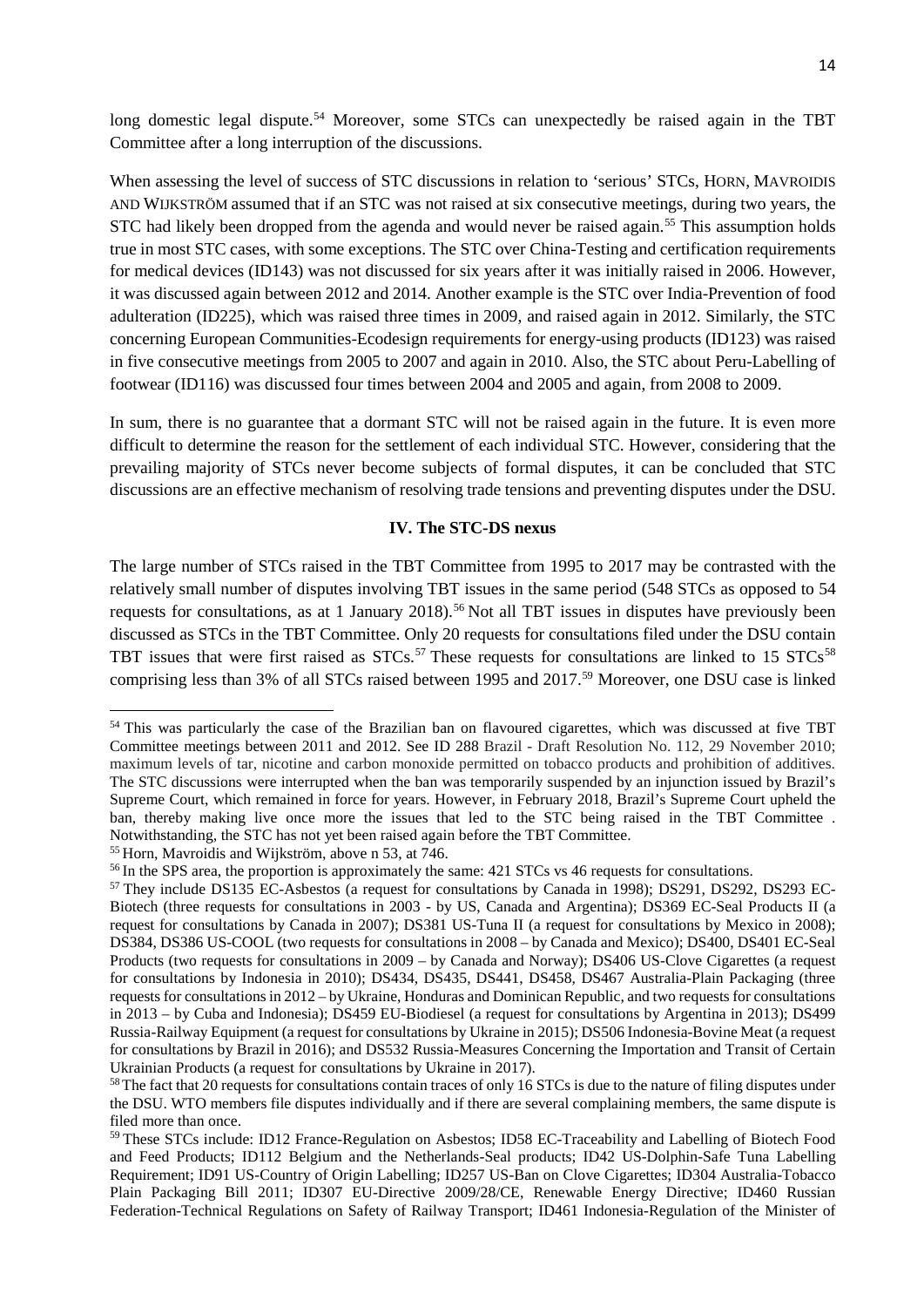#### **A. STCs ending up in disputes**

The examination of STCs with links to the DS sheds light on why a small number of STC discussions are not able to prevent formal disputes. The reasons vary from case to case but it is possible to identify four groups of cases. The first group is comprised of cases involving radical measures, such as sales bans, which were prepared in the process of thorough consultations with stakeholders and strongly backed by the public of the subject member. In such cases, STC discussions fail to prevent trade disputes, as subject members are not willing to abolish or modify their measures. A primary example from this category is the case of *EC-Asbestos*, which is the earliest STC linked to the DS.<sup>[61](#page-15-1)</sup> High awareness of health risks associated with asbestos excluded the possibility that the subject member would have conceded to the requests of concerned members about a less restrictive measure.<sup>[62](#page-15-2)</sup> In *EC-Seal Products*, the escalation into a dispute happened when concerned members' expectations for the withdrawal of the regulation prohibiting sales of seal products on the EU market were shattered by the extension of the ban from the national level of some EU member states to the regional level, throughout the EU.[63](#page-15-3) Similarly, in *EC-Biotech*, the tension grew as the regulation of genetically modified organisms (GMO) evolved into a moratorium on the approval of GMO products.[64](#page-15-4) In *US-Clove Cigarettes*, a dispute was filed just after two rounds of STC discussions, [65](#page-15-5) as it became clear very soon from the response of the subject member that the ban on flavoured cigarettes would not be lifted or adjusted at the request of the concerned member.<sup>[66](#page-15-6)</sup>

The second group of cases includes those in which the trade dialogue between concerned and subject members is hampered by political factors. One example is the dispute over *Bans on Specific Products*, which is linked to five STCs.<sup>[67](#page-15-7)</sup> In that case, the ban on confections from a single producer grew into a series of bans on products of other exporting industries of the concerned member. The extension of the bans coincided with the general deterioration of trade relations between the subject and concerned members due to the crisis in their political relations. Finding a solution through STC discussions in this situation proved

Agriculture No. 139/Permentan/PD.4; ID399 Russian Federation-Measure affecting import of Ukrainian confectionary products; ID439 Russian Federation-Measure affecting imports of Ukrainian juice products; ID440 Russian Federation-Measure affecting imports of Ukrainian beer products; ID476 Russian Federation-Measure affecting the import of Ukrainian wallpaper; and ID 504 Russian Federation-Measures affecting imports of Ukrainian products.

<span id="page-15-0"></span><sup>60</sup> DS231 European Communities–Trade Description of Sardines (a request for consultations by Peru in 2001); ID87 European Communities-Amendment to Regulation on Sardines.

<span id="page-15-1"></span><sup>61</sup> ID12 France-Regulation on Asbestos; DS135 European Communities-Measures Affecting Asbestos and Products Containing Asbestos.

<span id="page-15-2"></span><sup>62</sup> Minutes G/TBT/M/8 of the TBT Committee meeting on 20 June 1997.

<span id="page-15-3"></span><sup>63</sup> ID112 Belgium and the Netherlands-Seal products; DS369 European Communities-Certain Measures Prohibiting the Importation and Marketing of Seal Products.

<span id="page-15-4"></span><sup>64</sup> ID58 European Communities-Traceability and Labelling of Biotech Food and Feed Products; DS291 European Communities-Measures Affecting the Approval and Marketing of Biotech Products (complaint of the US); DS292 (complaint of Canada) and DS293 (complaint of Argentina).

<span id="page-15-5"></span><sup>65</sup> ID257 United States-Ban on Clove Cigarettes; DS406 United States-Measures Affecting the Production and Sale of Clove Cigarettes.

<span id="page-15-6"></span><sup>66&#</sup>x27; The representative of the USA indicated that the USA was not going to reverse the ban on clove cigarettes given the high priority the Obama Administration placed on protecting the health of Americans, especially youth. See Minutes G/TBT/M/49 of the TBT Committee meeting on 5-6 November 2009.

<span id="page-15-7"></span><sup>67</sup> ID399 Russian Federation-Measure affecting import of Ukrainian confectionary products; ID439 Russian Federation-Measure affecting imports of Ukrainian juice products; ID440 Russian Federation-Measure affecting imports of Ukrainian beer products; ID476 Russian Federation-Measure affecting the import of Ukrainian wallpaper; ID504 Russian Federation-Measures affecting imports of Ukrainian products; DS532 Russian Federation-Measures Concerning the Importation and Transit of Certain Ukrainian Products.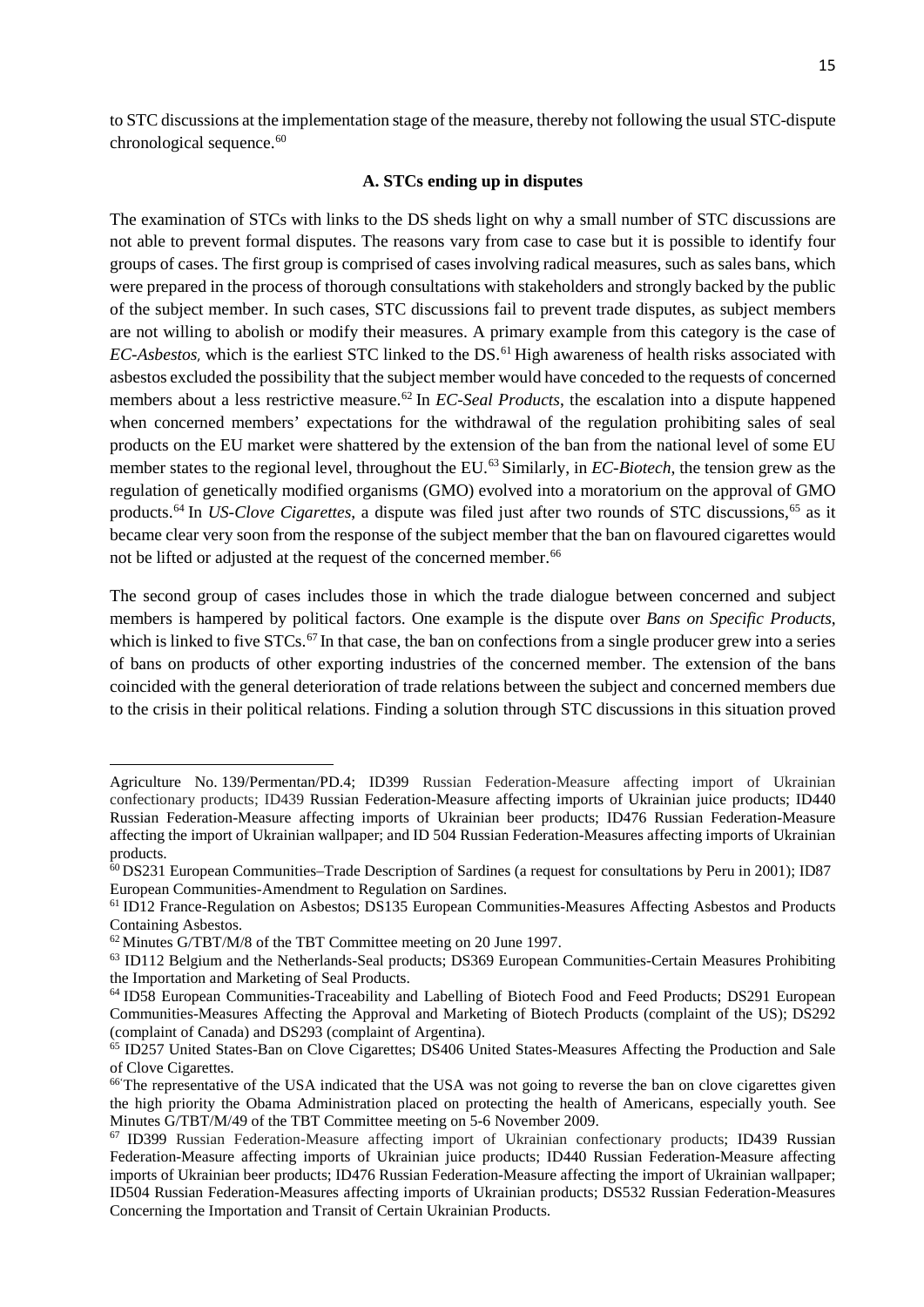impossible. STC discussions were unhelpful for the same reason in the earlier case of *Russia-Railway Equipment* that involved the same members.<sup>[68](#page-16-0)</sup>

The third group includes cases where the potential of STC discussions to resolve contested issues was not fully exploited. One example is *US-Tuna II*,<sup>[69](#page-16-1)</sup> where STC discussions were inert and superficial.<sup>[70](#page-16-2)</sup> There was a long break of eight years between the STC discussions and the initiation of the dispute. The TBT Committee forum was not used at the time when the issue grew in importance for the concerned member, and the subject member missed the chance to avoid the dispute.

The fourth group consists of cases, where the possibility of settling a trade conflict through STC discussions was fully exploited but divergences in the concerned and subject members' positions were insurmountable for reasons other than those prevailing in the first and the second groups. In *US-COOL*, the country of origin labelling requirements were intensively discussed as an STC for 7 years without reaching a mutually acceptable solution.<sup>[71](#page-16-3)</sup> Practically all the issues raised in the TBT Committee were later formulated as the TBT-related claims in the requests for consultations. [72](#page-16-4) In the more recent case of *Indonesia-Bovine Meat*, halal certification requirements and other import restrictions on beef were discussed as an STC,<sup>[73](#page-16-5)</sup> simultaneously with other STCs raised concerning halal regulations of the subject member.<sup>[74](#page-16-6)</sup> In 2016, one of the concerned members, which is a world's leading exporter of certified halal meat, filed a complaint to the DS, having at that time another ongoing dispute with the subject member on similar issues but in relation to chicken imports.[75](#page-16-7) While having no objection to what concerned the international standard for halal products as such, the complainant claimed origin-based discrimination.<sup>[76](#page-16-8)</sup>

There are also situations where measures trigger legal issues under several WTO agreements. In such cases, the fact that STCs end up in the DS is not necessarily a sign of failure of STC discussions. Discussions over certain measures can be held in parallel in different WTO bodies and the TBT part of the measure is not the essential or only reason for bringing the claim to the DS. *Australia-Tobacco Plain Packaging* is the case in point.[77](#page-16-9) A major claim in the dispute over a regulation prescribing plain packaging for tobacco products was made in relation to violations of intellectual property rights.[78](#page-16-10)

In sum, there is no uniformity in cases where links between STCs and disputes are found. Reasons leading to the escalation of trade tension into a dispute are not always clear; they can also be multiple. However,

l

<span id="page-16-0"></span><sup>68</sup> ID460 Russian Federation-Technical Regulations on Safety of Railway Transport; DS499 Russia-Measures Affecting the Importation of Railway Equipment and Parts thereof.

<span id="page-16-1"></span><sup>69</sup> ID42 United States-Dolphin-Safe Tuna Labelling Requirement; DS381 United States-Measures Concerning the Importation, Marketing and Sale of Tuna and Tuna Products.

<span id="page-16-2"></span><sup>70</sup> See *e.g.* Minutes G/TBT/M/18 of the TBT Committee meeting on 25 February 2000.

<span id="page-16-3"></span><sup>71</sup> ID91 United States - Country of Origin Labelling.

<span id="page-16-4"></span><sup>72</sup>DS384 United States-Certain Country of Origin Labelling (COOL) Requirements (complaint of Canada) and DS386 (complaint of Mexico).

<span id="page-16-5"></span><sup>73</sup> ID461 Indonesia-Regulation of the Minister of Agriculture No. 139/Permentan/PD.4; DS506 Indonesia-Measures Concerning the Importation of Bovine Meat.

<span id="page-16-6"></span><sup>74</sup> See *e.g.* ID397 Indonesia – Regulation no. 84/Permentan/PD.140/2013 on halal food; and ID502 Indonesia - Halal Product Assurance Law no. 33 of 2014.

<span id="page-16-7"></span><sup>75</sup> However, in that dispute, the complainant (Brazil) decided not to pursue the TBT claims with respect to the halal labeling and instead raised a claim under Art. III:4 GATT. See WT/DS484/R, Indonesia-Measures Concerning the Importation of Chicken Meat and Chicken Products, adopted 22 November 2017, paras. 7.573-7.579.

<span id="page-16-8"></span><sup>76</sup> See The Request for Consultations of Brazil, WT/DS506/1, G/L/1145, G/SPS/GEN/1486, G/LIC/D/50, G/TBT/D/49, G/AG/GEN/130 of 7 April 2016.

<span id="page-16-9"></span><sup>77</sup> ID304 Australia-Tobacco Plain Packaging Bill 2011; DS434 Australia-Certain Measures Concerning Trademarks and Other Plain Packaging Requirements Applicable to Tobacco Products and Packaging (complaint of Ukraine), DS435 (complaint of Honduras), DS441 (complaint of Dominican Republic), DS458 (complaint of Cuba) and DS467 (complaint of Indonesia).

<span id="page-16-10"></span><sup>78</sup> See *e.g.* The Request for Consultations of Indonesia, WT/DS467/1, G/TBT/D/46 IP/D/34, G/L/1041 of 25 September 2013.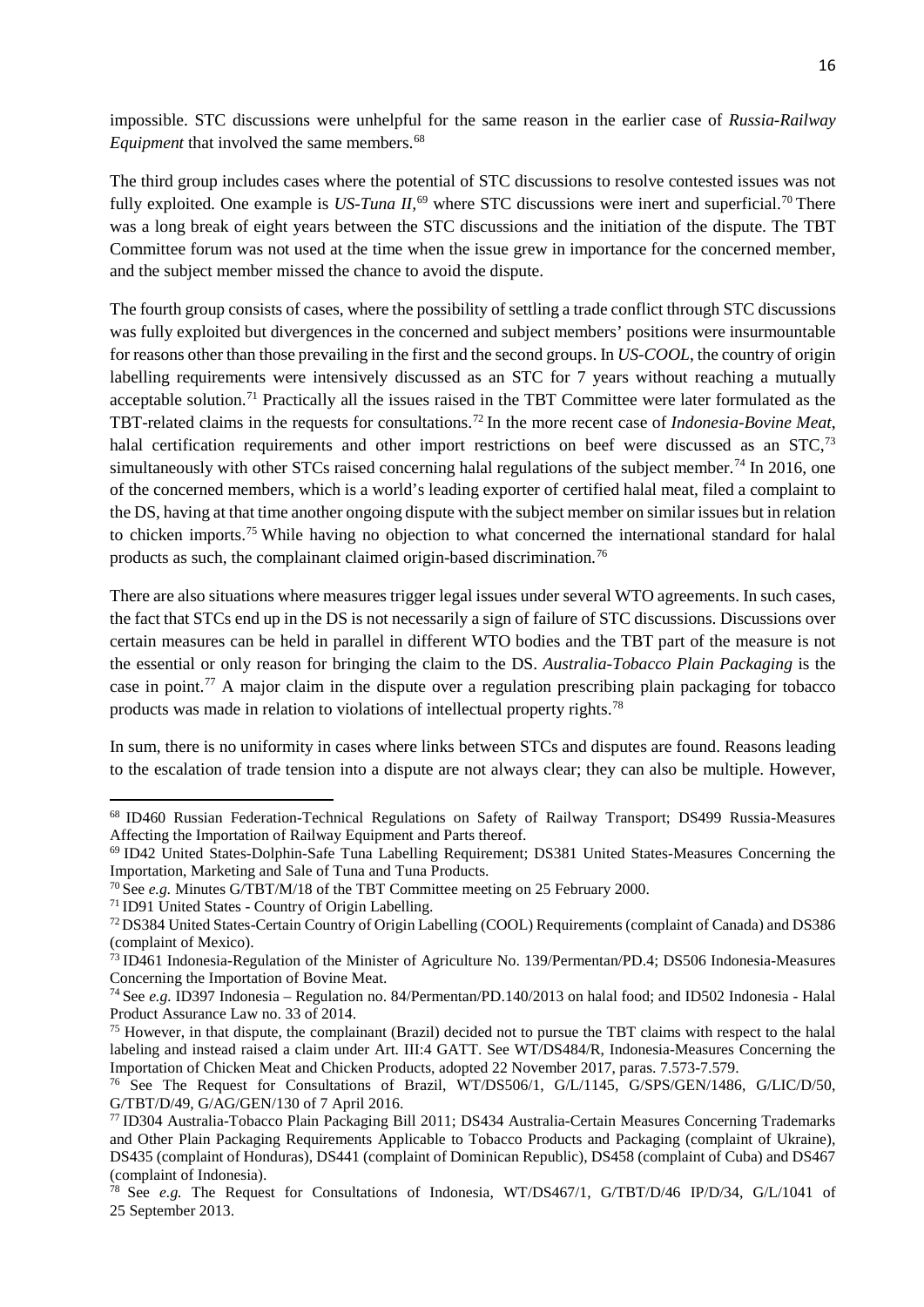17

all STCs that grew into disputes concerned measures that raised issues of compliance with TBT rules and created barriers to trade.[79](#page-17-0) STCs raised as mere requests for notification usually are not candidates for disputes. Moreover, the length of STC discussions does not seem to play a role, as there are disputes that emanate from both short discussions (for *e.g. Asbestos*, *Clove Cigarettes*) and long discussions (for *e.g. Biotech*, *COOL, Tobacco Plain Packaging*).

# **B. Interaction between STC discussions and disputes**

Some cases illustrate the repercussions that STC discussions can have on DS procedure. The abovementioned *Australia-Tobacco Plain Packaging* case provides perhaps the most notable example of the correlation between STCs and disputes.The STC discussions of the plain packaging regulation for tobacco products led to the formation of two coalitions among members with opposite positions on tobacco control measures.[80](#page-17-1) Quite unusual for STCs, some countries took the floor not to join other concerned members but to support the subject member.<sup>[81](#page-17-2)</sup> The STC discussions were underway, when requests for consultations under the DSU were made. Some concerned members also tried to use the STC discussion to give updates about the dispute<sup>[82](#page-17-3)</sup> The STC discussions continued even at a later stage of the dispute, as STCs were raised in relation to plain packaging regulations of other WTO members, which were not involved in the ongoing dispute.<sup>[83](#page-17-4)</sup> A positive attitude towards tobacco plain packaging regulations that dominated the STC discussions and the approving comments of members about the regulations could not remain unnoticed during dispute proceedings.

Also noteworthy in this respect is the *EC-Sardines* case, discussed as an STC at the compliance stage of the dispute.<sup>[84](#page-17-5)</sup> The STC discussions, which addressed an amended regulation on labelling requirements for sardines, were important to finding a prompt solution for compliance with the AB decision. The STC was discussed in the TBT Committee at the same time as the parties to the dispute held their formal consultations regarding compliance. The STC discussions conducted by the extended number of participants and the bilateral consultations between the parties to the dispute had a mutual positive impact on the final settlement of the issue. [85](#page-17-6)

<span id="page-17-0"></span> $79$  This is confirmed by an econometrics analysis of the linkages between DS cases citing the TBT Agreement and the STC data. See Mahdi Ghodsi and Jan Jakub Michalek 'Technical Barriers to Trade Notifications and Dispute Settlement within the WTO'*,* 11(2) *Equilibrium. Quarterly Journal of Economics and Economic Policy* (2016), at 219-

<sup>249.&</sup>lt;br><sup>80</sup> A total 24 countries participated in the discussion in the period of 2011-2014.

<span id="page-17-2"></span><span id="page-17-1"></span><sup>&</sup>lt;sup>81</sup> While the Dominican Republic, Honduras, Ukraine and some other tobacco-producing countries vehemently opposed the Australian regulation, the EU, Uruguay, New Zealand, Norway, Canada and Brazil supported the Australian measure and mentioned that they themselves intended to take similar measures of tobacco control. Also the representative of the World Health Organization backed the measure. See *e.g.* Minutes G/TBT/M/54 of the TBT Committee meeting on 15-16 June 2011.

<span id="page-17-3"></span> $82$  At the TBT Committee meeting in June 2012, the Dominican Republic announced its intention to request formal consultations with Australia under the DSU. Australia was not pleased that the announcement was made during the STC discussions, "especially given the bilateral nature of dispute settlement consultations". See Minutes G/TBT/M/57 of the TBT Committee meeting on 13-15 June 2012. Two years later, Ukraine used the TBT Committee meeting to discuss the Australian measure in parallel with the DS proceedings, as 'a matter of courtesy and transparency' and as a useful update for all members on the 'developments in respect of the concerns that Ukraine previously raised'. See Minutes G/TBT/M/64 of the TBT Committee meeting on 5-6 November 2014.

<span id="page-17-4"></span><sup>83</sup> ID380 Ireland–Proposal to Introduce standardized/plain packaging of tobacco products in Ireland; ID424 United Kingdom-Proposal to introduce plain packaging of tobacco products (or United Kingdom-Generic Tobacco Labeling); ID441 France-Proposal to introduce plain packaging of tobacco products).

<span id="page-17-5"></span><sup>&</sup>lt;sup>84</sup> DS231 European Communities–Trade Description of Sardines; ID87 European Communities-Amendment to Regulation on Sardines.

<span id="page-17-6"></span><sup>&</sup>lt;sup>85</sup> At the last STC discussion on the matter, the EU representative referred to the formal consultations with Peru stating that the EU was working closely with Peru to reach a settlement and confirmed that the ruling of the AB would be fully implemented. See Minutes G/TBT/M/30 of the TBT Committee meeting on 2 July 2003.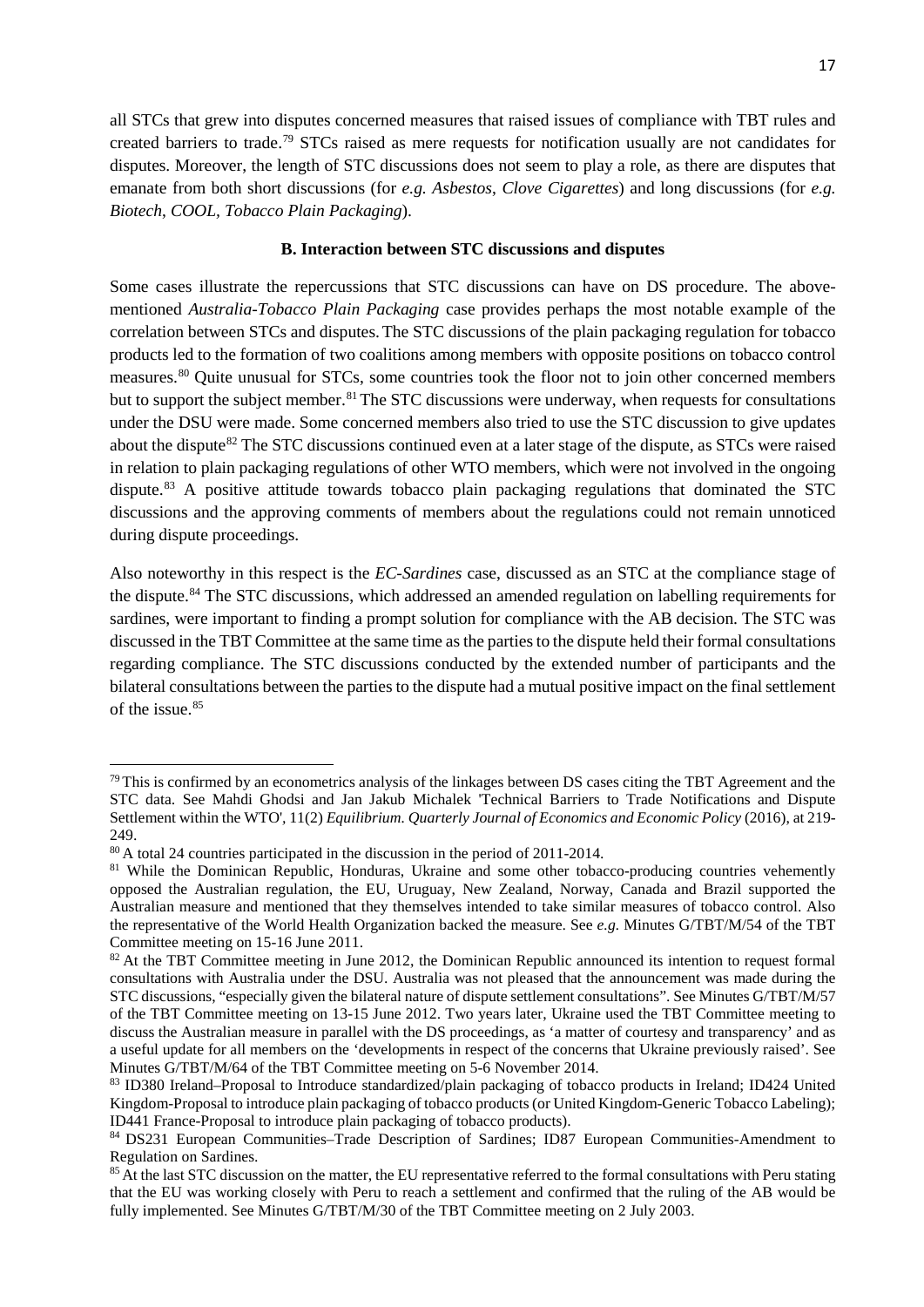*EC-Sardines*, in which the STC discussions did not precede the dispute but followed it at the compliance stage, also shows that the links between STCs and disputes can be very complex. This is true also for the cases, in which a measure became the subject of STC discussions many years after a dispute pertinent to the same measure had been brought to the DS. A pharmaceutical imports regulation, which was first the subject of formal consultations under the DSU with one member,<sup>[86](#page-18-0)</sup> was raised six years later as an STC by other members.<sup>[87](#page-18-1)</sup> There are also cases, where issues in disputes and issues in STCs are peculiarly intertwined, so that although there seems to be no direct link between the dispute and the previously discussed STC, the measure at issue could be mentioned in the context of other issues raised as STCs. The halal legislation that became an issue of the *Indonesia-Chicken* dispute was dealt with in several STCs but in a different context.[88](#page-18-2)

One final observation should be made regarding the formulation of claims. It could be assumed that the complainant in a dispute may learn from the responses of the subject member in STC discussions and adjust its claims in the request for consultations accordingly.[89](#page-18-3) In most cases, however, claims that were initially made in STC discussions were later repeated as TBT-related claims in requests for consultations but as their extended versions. Requests for consultations are formulated in more legalistic language and are more thoroughly substantiated by references to relevant provisions of the TBT Agreement.

## **V. Conclusions and suggestions for improvement**

The foregoing examination demonstrates that out of more than 540 STCs discussed in the TBT Committee from 1995 to 2017, only 15 STCs ended up in formal WTO disputes. Other STCs either disappeared from the agenda of the TBT Committee meetings and presumably were settled, or continued to be raised for years, often resulting in modification of measures at the request of members raising STCs. Openness for dialogue and regulatory cooperation between subject and concerned members, including technical assistance, are major factors contributing to the success of STC discussions. Informal bilateral meetings held prior to official TBT Committee meetings play a crucial role in finding mutual understanding and compromise.

STCs' escalation into formal disputes is not necessarily a sign of failure of STC discussions. Usually, STC discussions are unable to resolve a tension in cases where measures raise issues under several WTO agreements. The STC settlement can also be precluded by political factors. Reaching a compromise is also difficult in cases where regulations are strongly supported by the public in countries adopting them. In the author's view, the STC practice serves as a trade conflict resolution and dispute prevention mechanism. It addresses trade tensions through diplomatic means, including informal bilateral talks among delegations and peer pressure, established procedures and a codification system. Resolving trade tensions through STC discussions presents a viable alternative to the currently overburdened DS system. In this respect, other WTO bodies could learn from the experience of STCs in the TBT Committee.

There is room for improvement though. A number of ways to strengthen STC practice in the TBT Committee are suggested below.

<span id="page-18-0"></span><sup>86</sup> DS233 Argentina-Measures Affecting the Import of Pharmaceutical Products. The request for consultations was filed by India on 25 May 2001. This dispute remained at the consultation stage. It has not been adjudicated. No mutually agreed solution has been notified.

<span id="page-18-3"></span><span id="page-18-2"></span><span id="page-18-1"></span><sup>87</sup> ID174 Argentina-Measures affecting market access for pharmaceutical products. Similar to India in its request for consultations, Chile, Colombia and Paraguay, when raising the STC, complained about the classification of countries under the Argentinian pharmaceuticals regulation and the resulting application of conformity assessment procedures.<br><sup>88</sup> See  $e.g.$  ID253 Indonesia-Decree relating to halal certification; ID254 Indonesia-Regulation relatin license requirements for certain drug products, cosmetics, food supplements and food; ID461 Indonesia-Permentan. <sup>89</sup> Busch and Pelc, above n 29, at 407.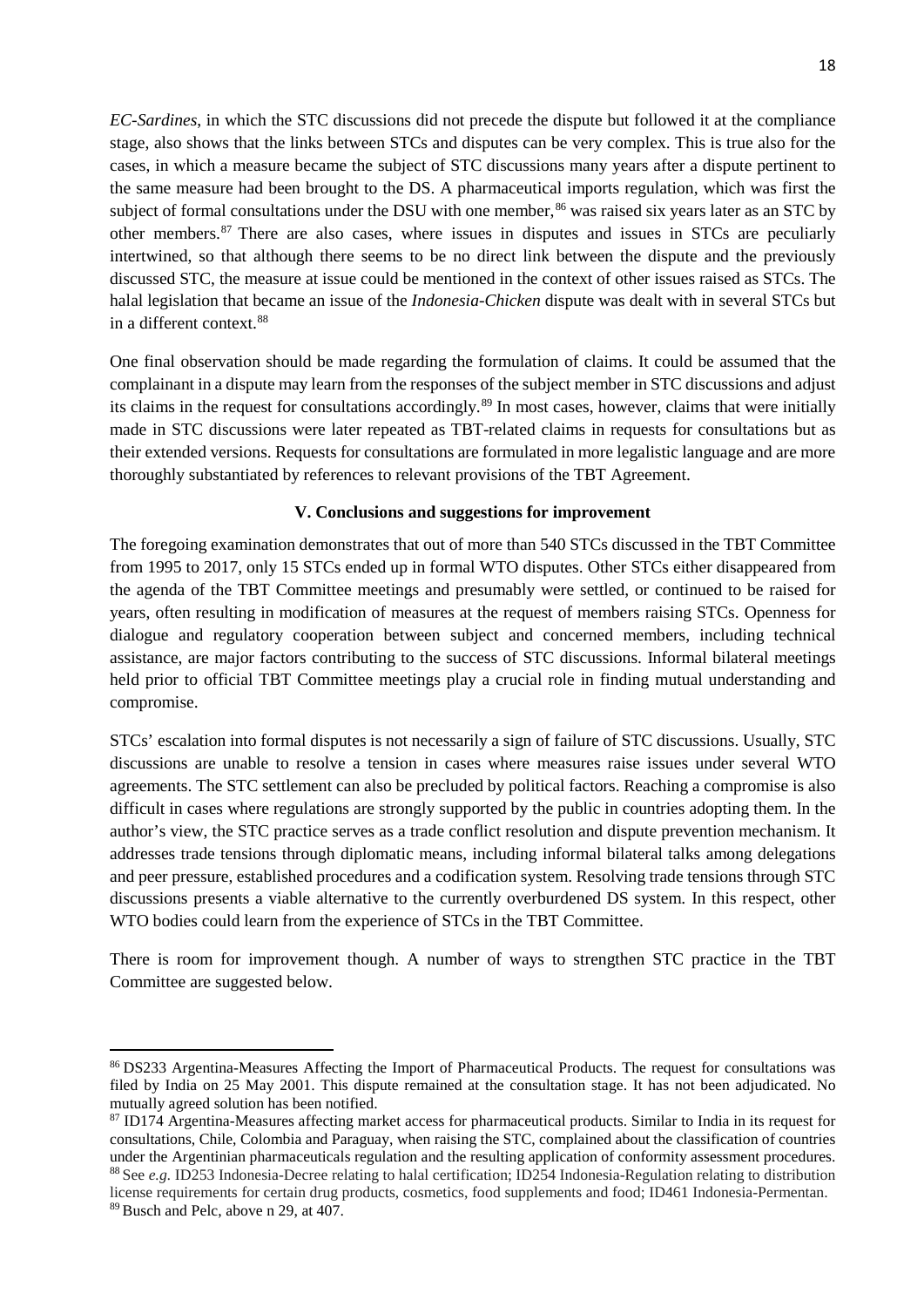### *- Changing the format of TBT Committee meetings to allow the deepening of STC discussions*

Typical STC discussion consists of reading texts of claims and responses prepared in advance for a TBT Committee meeting by delegates from concerned and subject members. From one meeting to the other, the texts often remain unchanged or undergo only minor changes. The order of an STC discussion is always the same: the series of readings from concerned members are followed by a reading from the subject member. After this flow of readings, the STC 'discussion' ends and there is hardly possibility for concerned members to react to responses of the subject member at the meeting itself. Such a flow lacks an important aspect of real discussion, *i.e.* interaction between parties. Consecutive monologues are not conducive to bridging differences in members' positions during the meeting. The large number of STCs placed on the TBT Committee meeting agenda further precludes in-depth discussions. During a meeting of two or three days, three times a year, delegations are called to discuss 40 or 50 STCs together with other issues pertinent to the implementation of the TBT Agreement. The resulting lack of time turns STC discussions into a mere execution of the agenda, which receives little attention by the majority of delegations present in the room who themselves are not involved in the particular STC being discussed.

To address the problem of shallow STC discussions and thereby increase their effectiveness in resolving trade tensions, members could consider the extension of the length of TBT Committee meetings from a couple of days to one or two weeks. The additional time would provide more possibilities for delegations to engage in informal bilateral talks seeking to find a solution before the meeting ends. In addition, members might consider splitting STCs into thematic groups and dedicating different parts of the TBT Committee meeting to the discussion of specific groups of STCs at a time. This would allow delegations to allocate their expert resources according to their needs. Such intensification and concentration of STC discussions might also encourage members to make better use of the secretariat's expertise.

## *- Establishing a mediation procedure*

 $\overline{a}$ 

In 2014, the SPS Committee adopted a mediation procedure for STCs.<sup>[90](#page-19-0)</sup> The first step consists of a written request for consultations from the concerned member and a written response by the subject member accepting or rejecting the request for consultations within 30 days. Copies of the request and the response are to be sent simultaneously to the chairperson of the SPS Committee and the SPS Committee secretariat. At the subsequent SPS Committee meeting, the chairperson informs the committee of any request and the corresponding answer as well as ongoing consultations. If the responding member accepts the request for consultations, as a second step, the consulting members would agree on a facilitator (normally the committee chair), who would assist in reaching a mutually agreed solution within 180 days.<sup>[91](#page-19-1)</sup>

To assist in resolving STCs in the TBT Committee, members could establish a similar mediation mechanism. The facilitator would not make judgments of consistency of the measure at issue with WTO rules but would assist in resolving the matter through proposing a solution for members' consideration, consulting with relevant experts and stakeholders and providing any other support requested by members.

<span id="page-19-0"></span><sup>&</sup>lt;sup>90</sup> See decision adopted by the SPS Committee on 9 July 2014, G/SPS/61. Attempts to introduce mediation procedures outside the DSU context were earlier made in the context of non-market access negotiations. See draft ministerial decision prepared by the Negotiating Group on Market Access on procedures for the facilitation of solutions to nontariff barriers, TN/MA/W/106/Rev.1 of 3 February 2010.

<span id="page-19-1"></span><sup>&</sup>lt;sup>91</sup> Although adopted, the mediation procedure has not yet been used in the SPS Committee. In 2015, referring to the STC over Mexico's measures on imports of hibiscus flowers, Nigeria noted that 'it was prepared to utilize the procedures for good offices of the Chairperson as contained in G/SPS/61 should its concerns remain unaddressed'. See Minutes G/SPS/R/81 of the SPS Committee meeting on 14-16 October 2015. At the next meeting, however, it informed the SPS Committee that it consulted with the responding member and that the issue was settled. See Minutes G/SPS/R/82 of the SPS Committee meeting on 16-17 March 2016.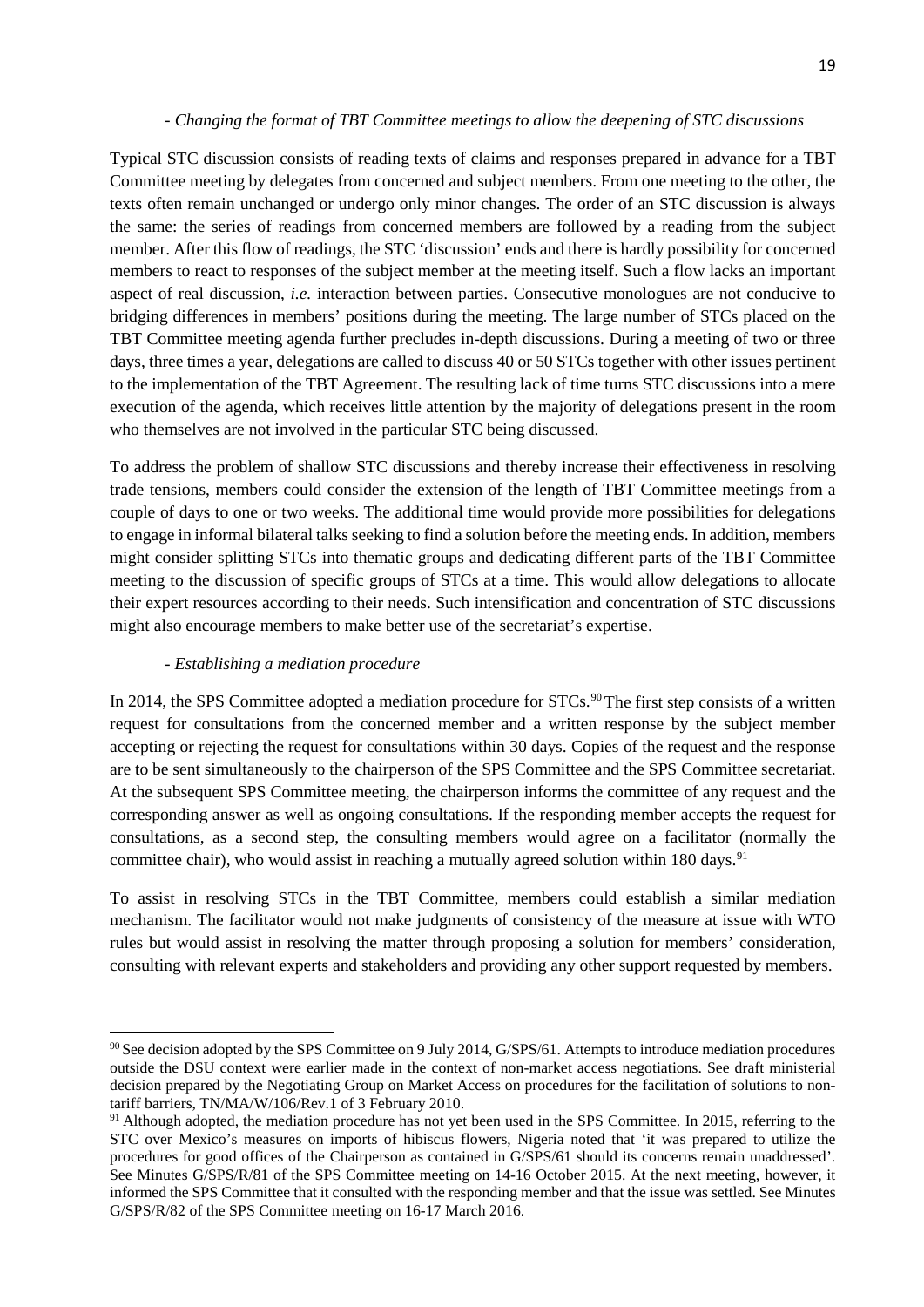#### *- Improving STC classification*

Reporting on the status of STCs is another technique that could be replicated from the SPS area to strengthen the STC practice in the TBT Committee as a mechanism to resolve trade tensions. Reporting on resolutions has become an established practice in the SPS Committee thanks to the efforts of its secretariat, which at some point forwarded a list of all STCs to members asking them to clarify the status of their STCs.<sup>[92](#page-20-0)</sup> After sending responses to the general list of STCs, members began to report on resolutions under a standing agenda item at each SPS Committee meeting. As of 2015, a resolution has been reported for 146 of 403 SPS STCs raised since 1995. A partial resolution has been reported for a further 31 STCs, which implies that not all countries raising STCs accept the solution or that a solution was found for only some of the products at issue.<sup>[93](#page-20-1)</sup>

By contrast, in the TBT Committee, there is only one case of reported resolution. In March 2017, a partial resolution was reported in an STC about vehicle safety regulations.<sup>[94](#page-20-2)</sup> One of the concerned members informed the committee that its producers confirmed that their issues regarding the technical regulation had been addressed.<sup>[95](#page-20-3)</sup> This announcement gave the TBT Committee secretariat an opportunity to include an item on reported resolutions in the meeting agenda. From then, no other resolutions have been reported. Although giving no guarantee against raising the STC another time, especially in cases of partial resolution, or against bringing a dispute to the DS, the reporting on resolutions could serve as a deterrent against the renewal of a conflict.

#### - *Enhancing transparency*

STCs strongly depend on the transparency requirements regarding notifications, enquiry points and publications.[96](#page-20-4) The transparency requirements provide stakeholders with information about TBT measures introduced. This information is the basis for the formulation of STCs. The transparency system under the TBT Agreement is therefore the key to tackling TBTs, and not only through STCs. It is on its own valuable for preventing disputes. Transparency provides an opportunity to prevent tensions through clarification by reading a notification or by contacting an enquiry point before the issue becomes an STC.

A closer look at the relationship between new notifications and new STCs seems to suggest that as notifications become more frequent, the number of new STCs decreases.<sup>[97](#page-20-5)</sup> Clarity about a measure due to the availability of information increases the chances to avoid misunderstandings that may lead to tensions. In this respect, it is remarkable that only 44% of new STCs in 2017 were raised with respect to notified measures.[98](#page-20-6) Transparency thereby serves as an initial filter for TBT measures that might cause trade tensions, as it allows for STCs to be addressed at the level of domestic consultation before they are brought to the WTO as STCs or formal disputes.

In light of the foregoing, STCs as a trade tension preventive tool would benefit from the improvement in the TBT notification system. The notification requirement under the TBT Agreement is not absolute. It applies only to technical regulations and conformity assessment procedures if they are not based on relevant

<span id="page-20-0"></span><sup>&</sup>lt;sup>92</sup> Informing the SPS Committee of all STCs resolved was one of the recommendations for improvement of STC practice made in the framework of the second review of the operation and implementation of the SPS Agreement in 2005. See G/SPS/36 of 11 July 2005.

<span id="page-20-1"></span><sup>93</sup> *WTO Annual Report 2016*, at 61. About 43% of STCs raised in the SPS Committee in 1995-2015 were completely or partially resolved. For the remaining 57%, WTO members did not report that they arrived at a settlement.

<span id="page-20-2"></span><sup>&</sup>lt;sup>94</sup> ID409 Ecuador-Proposed Motor Vehicle Safety Regulatory Requirements.

<span id="page-20-3"></span><sup>95</sup> Minutes TBT/G/TBT/71 of the TBT Committee meeting on 29-30 March 2017.

<span id="page-20-4"></span><sup>96</sup> See TBT Articles 2.9, 2.10, 2.11, 2.12, 5.6, 5.7, 5.8, 5.9 and 10.

<span id="page-20-5"></span><sup>&</sup>lt;sup>97</sup> Note by the Secretariat, 'Twenty-Third Annual Review of the Implementation and Operation of the Agreement', G/TBT/40, chart 28, at 24.

<span id="page-20-6"></span><sup>98</sup>*Ibid.*, at 24.